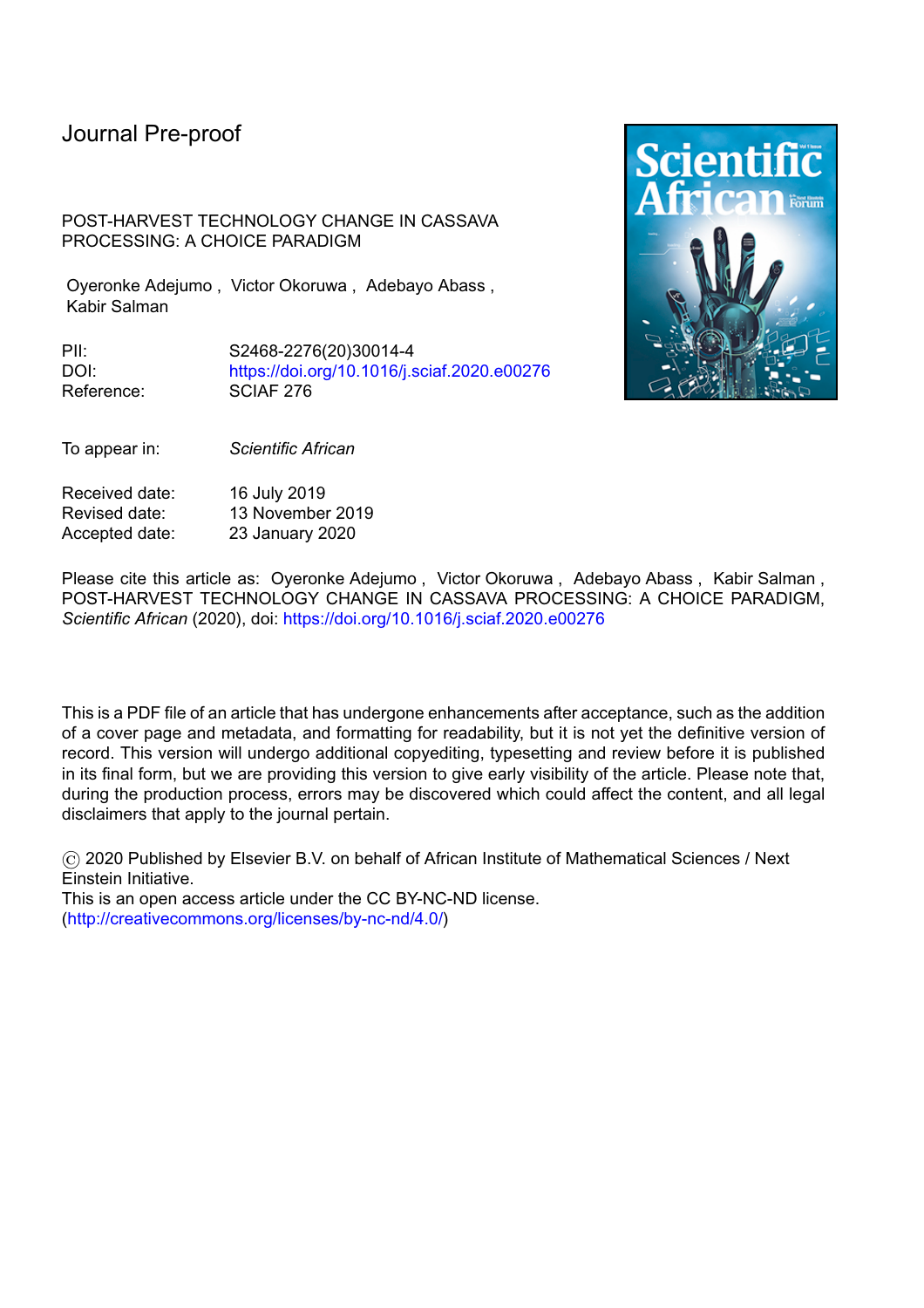# **POST-HARVEST TECHNOLOGY CHANGE IN CASSAVA PROCESSING: A CHOICE PARADIGM**

Oyeronke Adejumo<sup>a,\*</sup>, Victor Okoruwa<sup>a</sup>, Adebayo Abass<sup>b</sup>, Kabir Salman<sup>a</sup>

<sup>a</sup>Department of Agricultural Economics, University of Ibadan, Nigeria

<sup>b</sup>International Institute of Tropical Agriculture, PMB 5320, Oyo Road, Ibadan, Oyo State, Nigeria

\*Corresponding author"s email: adejumo.ronke@gmail.com

l

# **Abstract**

This study employed a choice model to examine the factors influencing the choice of post-harvest technologies in cassava starch processing, using a sample of five hundred and seventy (570) processors in the forest and guinea savanna zones of Nigeria. In addition, the profitability of various post-harvest technologies in the study area was assessed using the budgetary technique while the impact of improved post-harvest technology on processors" revenue and output was analysed using the average treatment effect model. Sex of the processor, processing experience, income, and cost of post-harvest technology, the capacity of post-harvest technology and access to credit amongst others significantly influence the choice of post-harvest technologies. Although the use of improved post-harvest technology comes with a high cost, the net income from its use was higher than the other types of post-harvest technologies, suggesting that the use of improved techniques was more beneficial and profitable. In addition, using improved post-harvest technology had a positive and significant effect on output and income. These findings shows that investment in improved post-harvest technologies by cassava starch processors and other stakeholders would increase income, thus, improving welfare.

#### Keywords

Cassava starch;Post-harvest technologies; Profitability; Treatment effect model

#### **1.0 Introduction**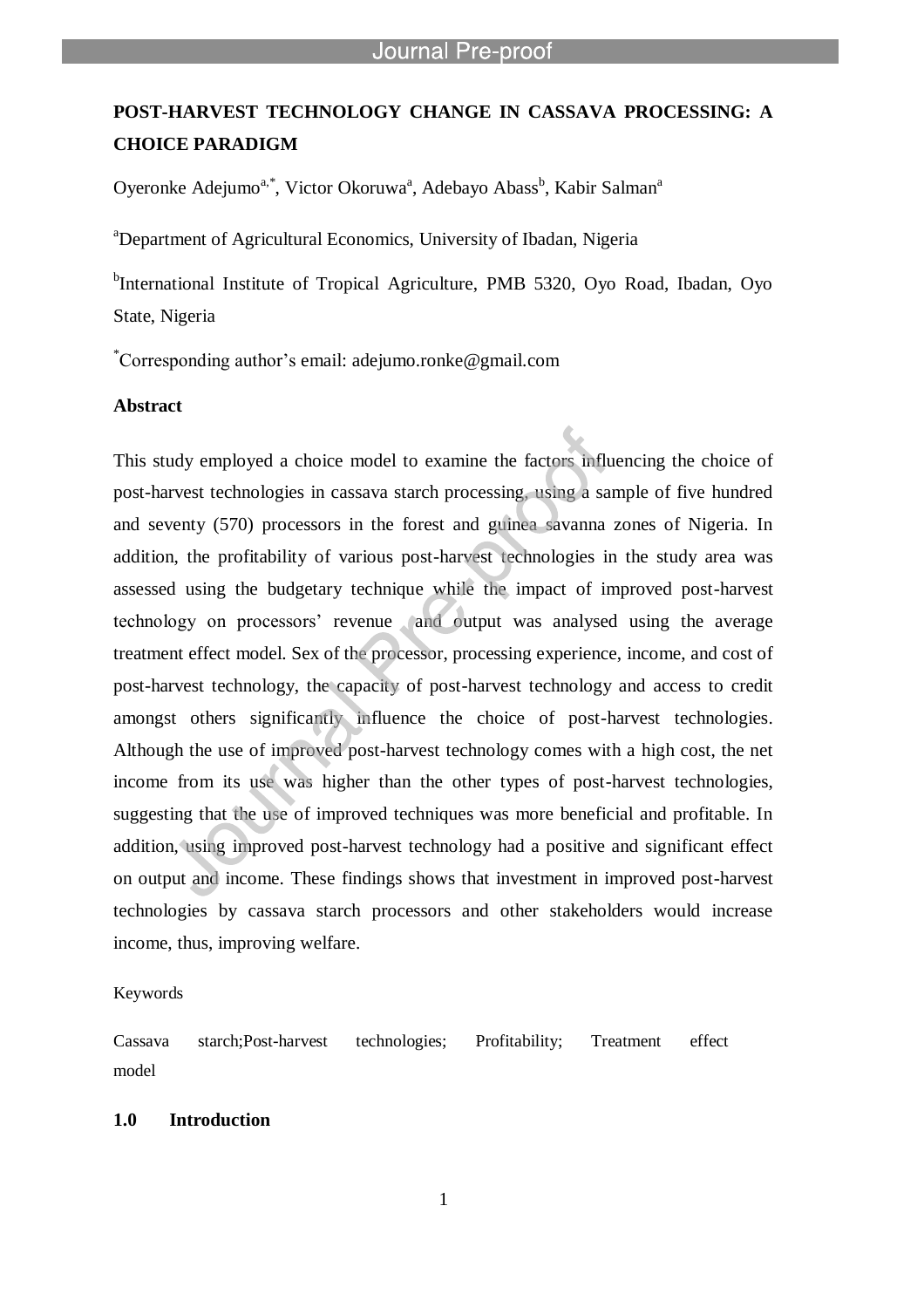l

The potentials inherent in cassava processing is enormous. Cassava, as a crop, if adequately harnessed, has the prospect of industrializing Nigeria. Nweke *et al*. (2012) indicated that Nigeria is the most advanced of the African countries poised to expand production and utilization of cassava products. With an annual output of over 40 million metric tonnes, Nigeria is widely recognized as the largest producer of cassava in the world, accounting for over 70% of the total production in West Africa (Oguntade, 2013). Cassava is available all year round, and this makes it preferable to small-scale farmers and processors alike compared to other seasonal crops such as grains, peas, and beans which are only available at certain times of the year. Cassava products such as starch, ethanol, etc have both local and international demands, thus making cassava a highly valuable crop.

A major cassava product on the world trade market and used, as an industrial raw material is starch. The immense use and applications of starch, especially cassava starch in various industries has made necessary adequate investment in the starch processing business. Cassava starch has many remarkable characteristics, including high paste viscosity, high paste clarity and high freeze-thaw stability, which are advantageous to many industries (Adetunji *et al*. 2015). Also, cassava is mostly made up of starch (70-85%, dry base and 28-35%, wet base) and thus gives high and better quality of starch compared to other starch sources such as maize, rice and wheat (Ogundari *et al.* 2012). While production and processing of cassava into starch is very lucrative and attractive, post-harvest losses in the production and processing of cassava into starch are enormous. As stated by Oguntade (2013), there are two sources of loss during the processing of cassava into starch: spillage during processing and spoilage during storage, with the quantity of starch that is lost due to spillage and spoilage estimated at  $106,212$  mt, with a value of  $\cancel{ }$  N 13.8 billion ( $\cancel{ }$  N 130,000 per mt). The magnitude of these losses depends mostly on cassava production and processing techniques. For example, the traditional technology mostly used by small-scale cassava starch processors, is characterized by high post-harvest loss, low productivity, and high labour intensity. In addition, quality of specific cassava products could be compromised through traditional processing methods, based on the simple ways they were transformed.

As a result of the various constraints of using conventional processing technology, efforts have been made in the mechanization of some of the laborious and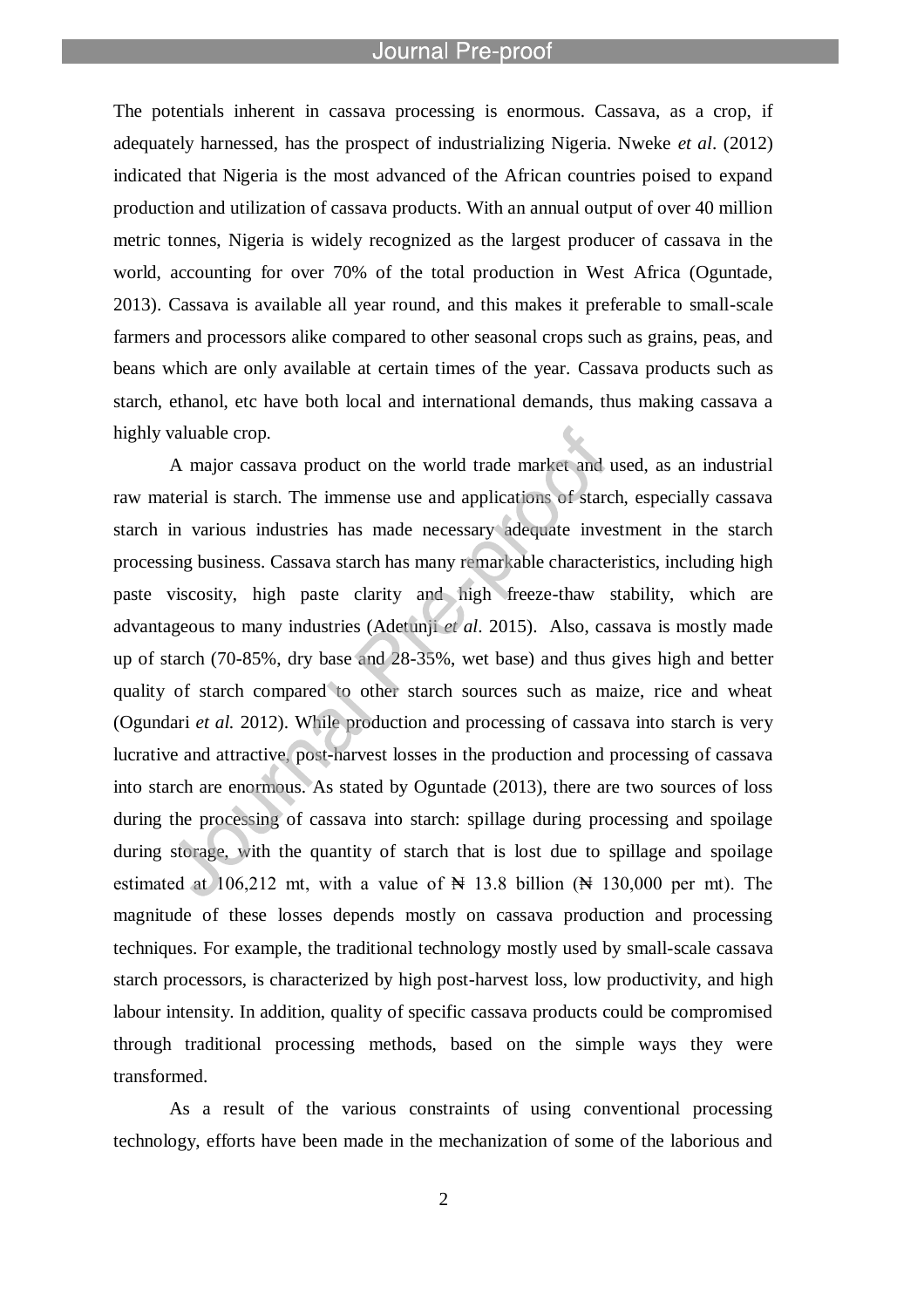l

time-consuming cassava processing operations. Mechanizing processing operations becomes necessary to improve on the potentials and prospect of cassava especially as it relates to post-harvest losses. A technology change from traditional technology to improved technology would lead to increase income, expansion of processing enterprises, increased output and improved productivity. Technological change which is mostly arrived at through research is influenced by the level of awareness, knowledge, preferences, and expectations.

However, the choice of any of these technologies depends on individual factors such as preferences, perceptions, beliefs, and experience. Several studies on adoption of agricultural technologies have employed choice models in understanding the decisions of individuals as it reflects on their choice of technology. Most commonly used are the binary choice models (Saka and Lawal 2009; Adejumo *et al*. 2014; Abdoulaye *et al*. 2014; Boniphace *et al.* 2015). These models are however limited in that they do not allow for choices amongst more alternatives.

The extension of the binary choice model is the multinomial logit model and the multinomial probit model. When selection is over a large number of exclusive choices, the multinomial logit specification is appealing in applied work, due to its simplicity, at the cost of parametric and (testable) independence assumptions (Bourguignon *et al*. 2007). In developing countries, studies such as Bayard *et al*. (2006), and Ojo *et al.* (2013), have used the multinomial logit model to express the probability of an individual being in a particular category. However, these studies focus only on the socio-economic indicators influencing the choice of technologies without taking cognizance of the characteristics of the technology itself. Thus, the present study differs from these past studies in that it included both socio-economic and technology-specific characteristics in examining the choice of post-harvest technologies.

# *1.1. The Concept of Technological Change*

As opined by Jaffe *et al*. (2003), the mensuration of the rate of technological change rests basically on the notion of transformation function given as  $T(Y, I, t) \leq 0$ , where Y and I stand for a vector of outputs and inputs, respectively, with t representing time.

The equation above sketches a group of combinations of inputs and outputs that are possible at a point in time. The movement of this frontier that makes it feasible over time to use supplied input vectors to give output vectors that were not previously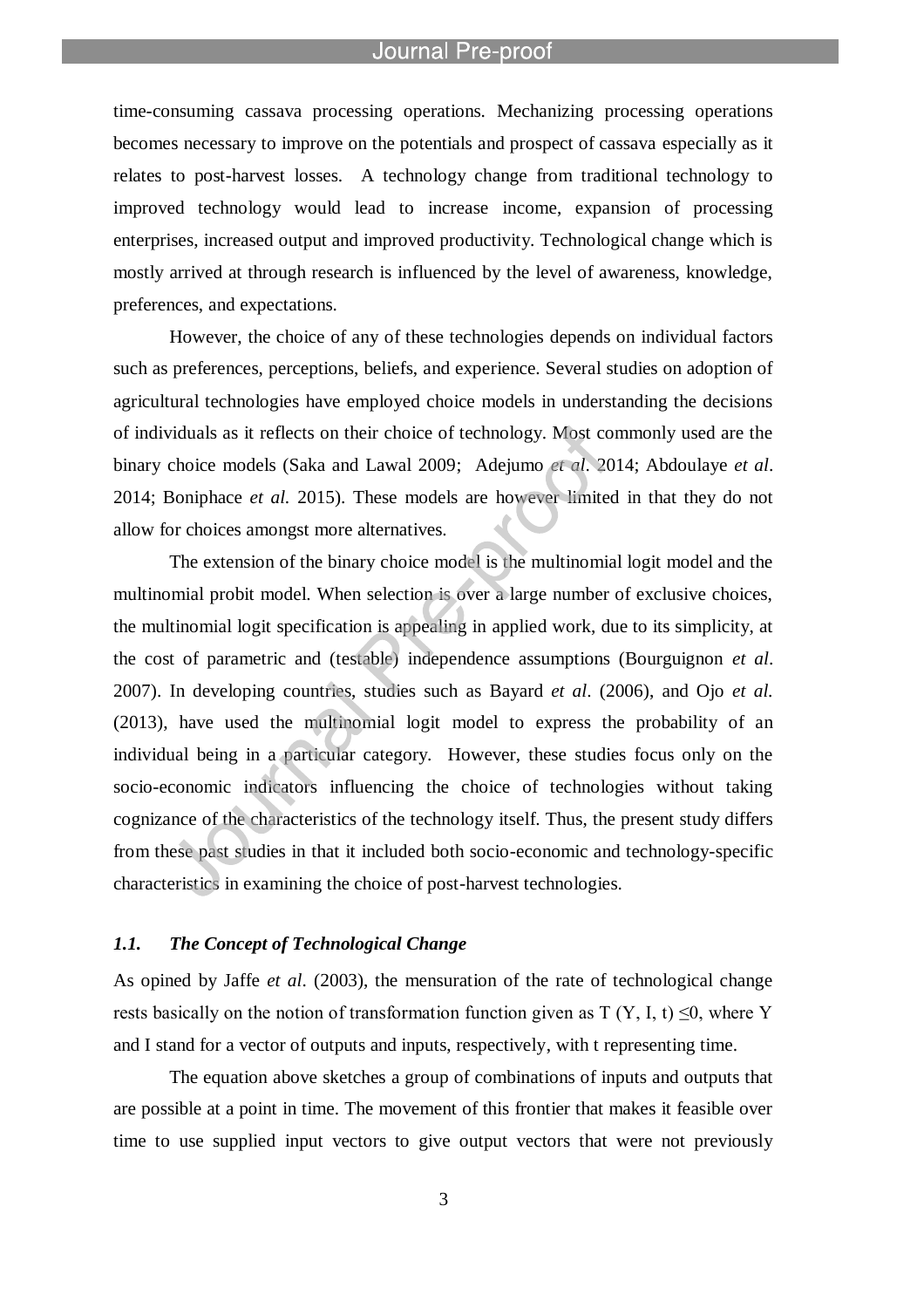l

feasible designates technological change. As stated by Beaudry *et al.* (2006), the configuration of the technological change model comes from the reflection that an individual often encounters several choices in the mix of techniques used to produce a good such as cassava starch and the selection of techniques is influenced by the factor prices facing the individual.

The technological improvement as a result of a technical change is depicted in Figure 1 (see supplementary material). Production function I represent the new technology while production function II represents the old technology. With the same level of input OX, the output is increased from OG to OH as a result of shift in production function which is due to the adoption of the new technology. Conversely, the same output level G can be produced with a lower level of input OP, due to the introduction of new technology.

If a setting where individuals such as cassava processors have access to a set of technologies to produce a final good (cassava starch) denoted by  $Y_t$  is considered, the production of  $Y_t$  requires inputs  $X_t$ , where these inputs can be organized in different ways to produce output and each of these alternative organizations correspond to a different technology (improved or traditional technology). If the different technologies are represented by  $\theta \in \tau$ , then the production function is assumed to satisfy constant returns to scale and concavity. A price-taking individual will aim to maximize profits by solving the following problem

 $F(X_t, \theta_t)$  –  $W_t X_t$  $X$  *t*  $\theta$  $\max_{X_i, \theta_i} F(X_i, \theta_i) -$ (2)

Where  $w_t$  is the vector of factor prices. In this setting, definition of a competitive equilibrium can be extended to include the choice of technologies.

# **2.0 Materials and methods**

# *2.1 Data sources*

The present study used humid forest and the guinea Savannah Agro-ecological zones of Nigeria. These zones span across the southern and north central parts of Nigeria where a high cassava production output has been reported and hence, a high level of cassava processing. Following Salganik and Heckathorn (2004), the snowballing (chain referral) methodology was employed in choosing a total of five hundred and seventy (570) cassava starch processors. These processors were interviewed using a structured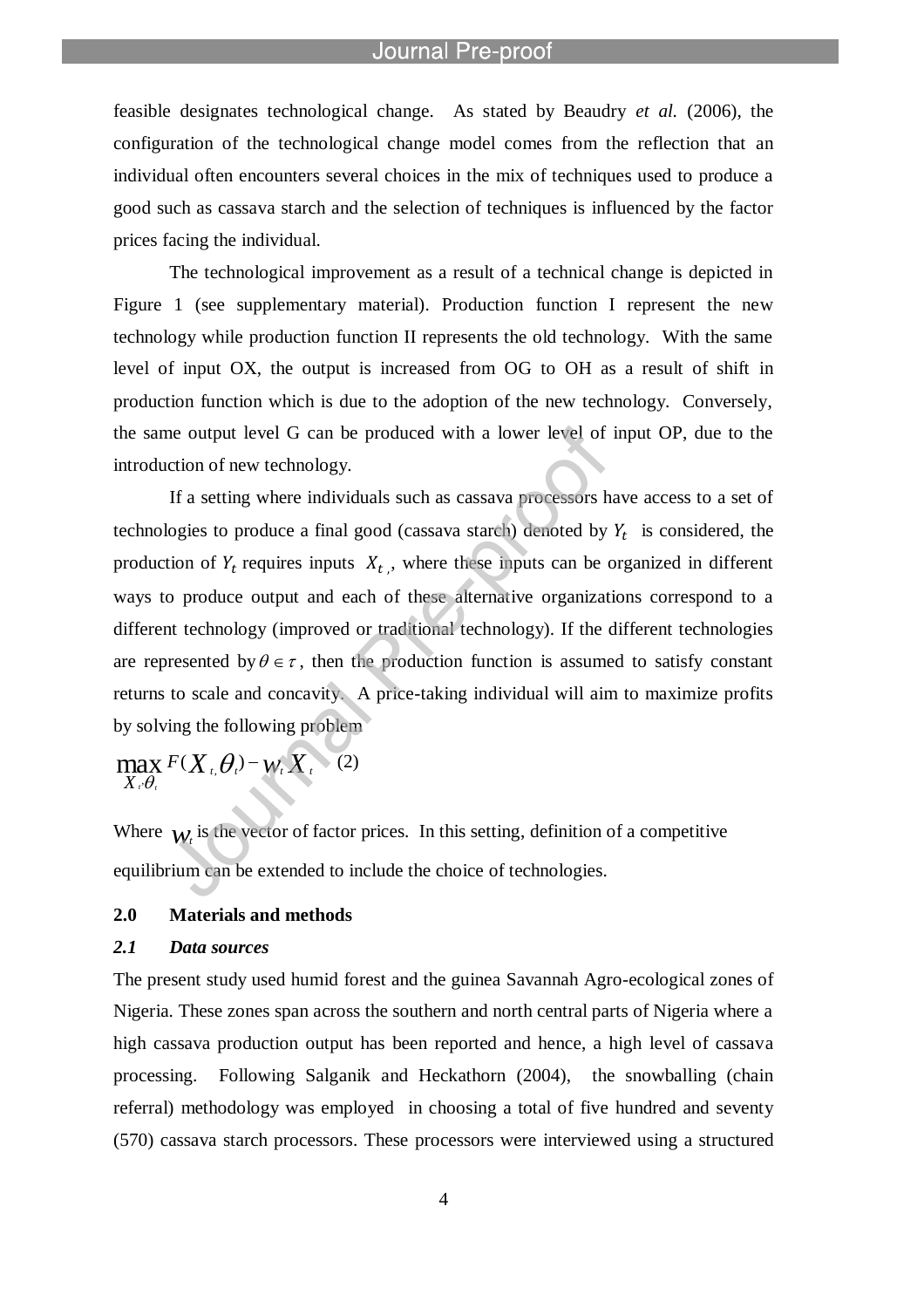questionnaire. Post-harvest technologies (PHT) in the study area were classified into Traditional, Trad-improved, and Improved (PHT) based on characteristics such as rate of turnover, capacity level, and output level.

#### *2.2 Empirical model of Post-harvest technology choice.*

l

The examination of a processor"s choice behaviour is a function of his/her characteristics, attributes of the available alternatives and a decision criterion (Kroh and Eijk, 2003). The interpretation of a decision among a given set of options is often in two ways. Firstly, individuals consider the utility derivable from an alternative and then make a choice based on the observed utility maximization. The concept of utility, therefore "assumes commensurability of attributes. This implies that the attraction of an alternative mostly depends on its qualities. (Ben-Akiva *et al.* 1985 as cited by Kroh and Eijk., 2003).

Utility theory thus gives an in-depth understanding of individuals" choice through utility maximization behaviour (Parkin, 1997), as individuals would choose an alternative that gives the highest utility. Excerpting from Acheampong *et al.* (2013), in a random utility framework, an individual,  $v_i$  in this case, a cassava processor receives utility U from choosing an alternative equal to  $U_{njt} = U(X_{njt})$  from a finite set of j alternatives in a choice set, *t* . This occurs if and only if, this alternative gives at least as much utility as any other alternative, with  $X_{njt}$  denoting a vector of the attributes of j. The following equation expressing an individual"s utility formalizes the basic relationship where  $(v_{njt})$  is the observable component and  $(\varepsilon_{njt})$  represents the error component of utility. That is,

$$
u_{njt} = v_{njt} + \varepsilon_{njt} \qquad (1)
$$

Decomposing the above equation further gives:

$$
U_{njt} = V(z_{njt}, s_n) + \varepsilon_{njt} \qquad (2)
$$

Equation (4) indicates that utility is a function of the attributes of the relevant good  $(z_{njt})$  and the characteristics of the individual  $(s_n)$ , together with the error term (Rolfe *et al*. 2000). However, as difficulty may arise in understanding and predicting preferences of individuals, the choice made between alternatives can be expressed in the form of probability such that a processor n chooses the alternative j over other alternatives within a choice set, such that: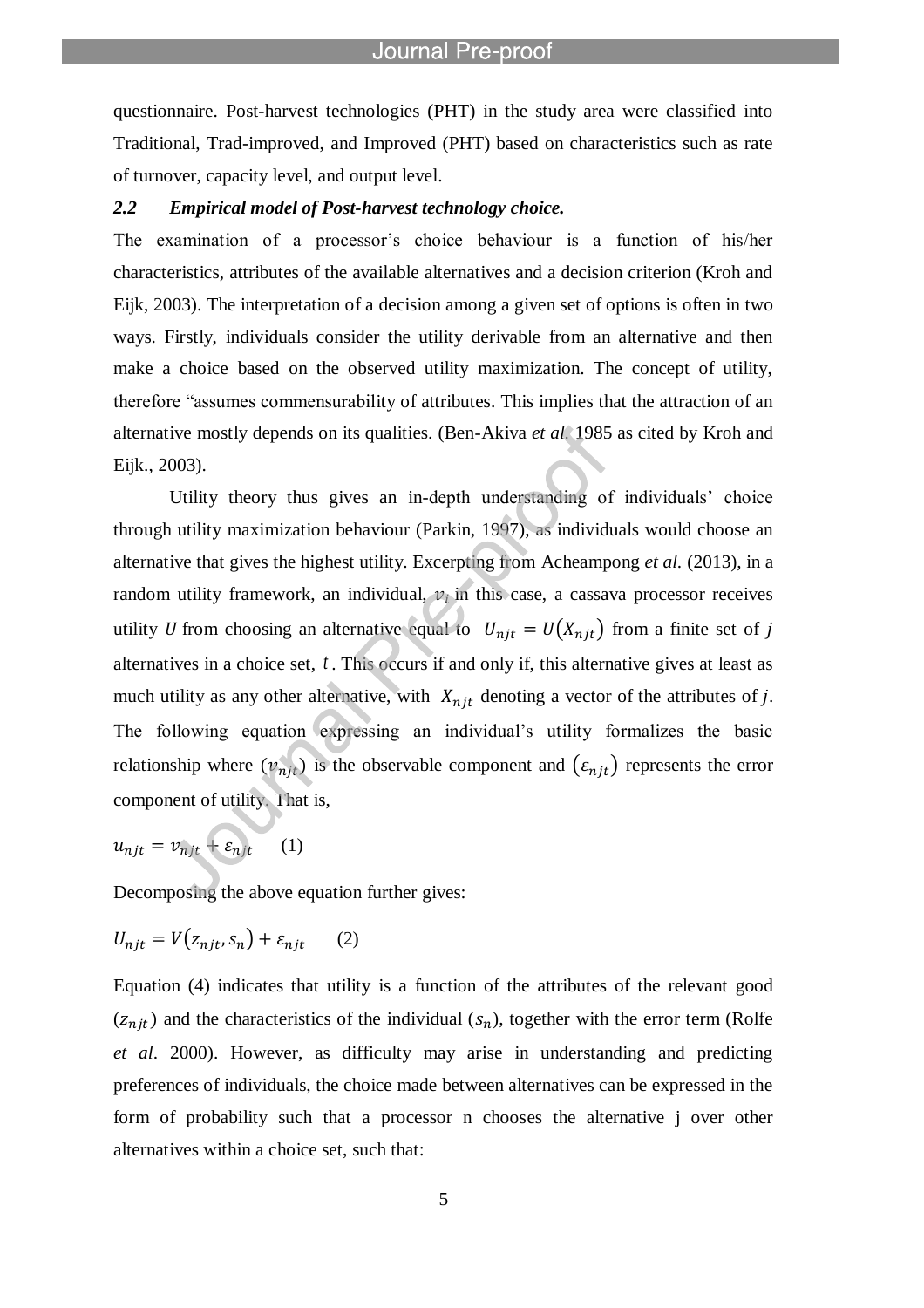$$
P_{njt} = p_{rob}[(V_{njt} + \varepsilon_{njt}) > (V_{njh} + \varepsilon_{njh})] \ \forall j \neq h \tag{3}
$$

l

The probability of choosing this alternative is estimated by the following multinomial logit framework:

$$
Pr(\mathbf{y}_{i} = 1 | \mathbf{X}_{i}) = \frac{1}{1 + \sum_{h=2}^{j} exp(\mathbf{X}_{i} \boldsymbol{\beta}_{h})}
$$
(4)

$$
Pr(y_i = j) = \frac{\exp(X_i^j \beta_j + \sigma_j \mu_i)}{1 + \sum_{h=2}^{j} \exp(X_i^j \beta_h + \sigma_h \mu_i)}, j = 2, \dots, J \quad (5)
$$

Where:  $Pr(y_i = j)$  is the probability of choosing either trad-improved or improved post-harvest technologies with traditional technology as the reference group. J is the number of alternatives, i.e., post-harvest technology in the choice set;  $j = 0$  is the reference group;  $X_i$  is a vector of the predictor (exogenous) social factors (variables), and  $\beta_i$  is a vector of the estimated parameters

In this model, the utility derived from choosing alternative j (with  $j=1,..., J$  (J=3) is stated as:

$$
V_{ij} = X_i^1 \beta_j + \varepsilon_{ij}, \qquad (6)
$$

Where  $X_i$ the vector of processors' characteristics that influence choice decisions,  $\varepsilon_{ij}$  are random errors assumed to be independent and identically distributed across the *J* alternatives.

The choice of the multinomial logit model was based on its ability to perform better with discrete choice studies as it examines choice between a set of mutually exclusive alternatives (McFadden, 1974 and Judge *et al.* 1985). Adapting from Nguyen-Van *et al.* (2016), the estimation of the multinomial logit model is obtained by maximizing the log-likelihood function given below:

$$
\ln L = \prod_{i}^{n} \prod_{j}^{J} 1(y_i = j) \ln Pr(y_i = j | X_i), \tag{7}
$$

Where  $1(y_i = j)$  is the indicator of the processor's choice (i.e., it takes one if  $y_i = j$ , 0 otherwise)

As the parameter estimates of the MNL model provide only the direction of the effect of the independent variables on the dependent variable, the marginal effects from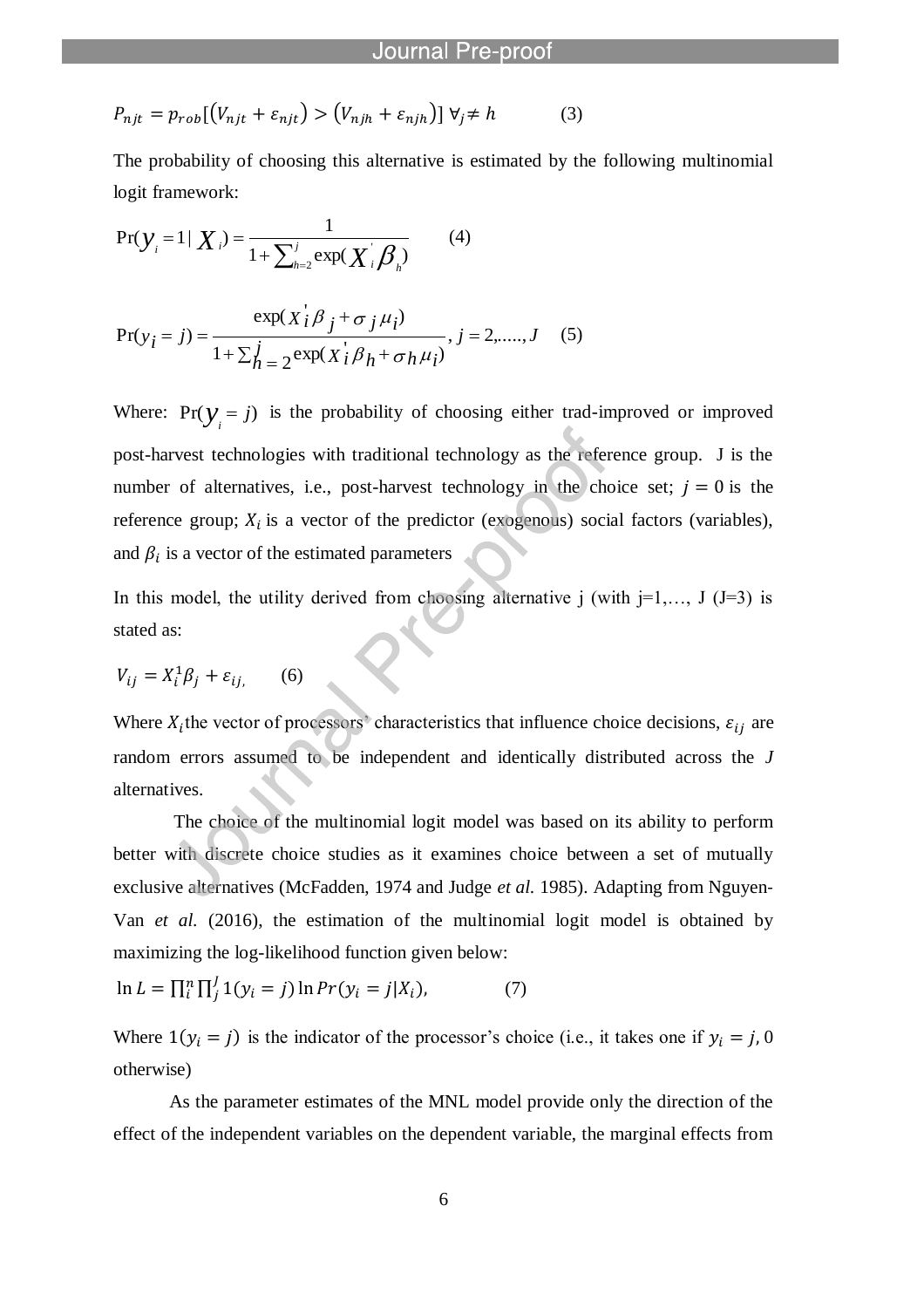the MNL, which measure the expected change in probability of a particular category with respect to a unit change in an independent variable was calculated (Greene, 2000; Wooldridge, 2002). This is stated as:

$$
\frac{\partial P_j}{\partial P_j} = P_j \Big[ B_{jk} - \sum_{j-1} P_j B_{jk} \Big] \tag{8}
$$

# *2.3 Empirical model of the impact of improved post-harvest technology*

l

The estimation of causal effects is a comparison between likely outcomes, in which a cassava processor has two potential outcomes taking the value of 0 or 1. If the binary outcome variable represented by "d" stands for improved post-harvest technology adoption status, with  $d=1$  representing adoption and  $d=0$  represents non-adoption, then the observed outcome of y of cassava processors as a function of two potential outcomes can be written as  $y = d_{yi} + (1 - d)y_0$ . For any household i, the causal effect of using improved post-harvest technology on output and income is defined by  $y_i - y_o$ . The average causal effect of adoption within a specific population (the average treatment effect) can be determined as  $E(y_i - y_o)$ , where  $y_i$  denotes an outcome in which improved technology is adopted,  $y_0$  denotes an outcome when not adopting, and E is the mathematical expectation.

In this study, the estimation of average treatment effect used the propensity score matching method. The propensity score was defined as the conditional probability of receiving a treatment assignment (such as the use of improved post-harvest technology) with given covariates X (Rosenbaum and Rubin (1983) such that:

$$
e(X) = P[Z = 1|X] \tag{9}
$$

 The estimation of the propensity score matching method usually follows two steps. In the first step, the propensity score is estimated using probability models such as logit, probit or multi-nominal logit can be used (Dehejia and Wahba, 2002). However, the appropriateness of the choice of model depends on the nature of the program being evaluated. Also, models with flexible functional forms in the independent variables tend to work well (Okoruwa *et al*. 2015). In this study, using the logit model, we examined the factors that influence the probability of using improved post-harvest technologies while the matching algorithms used both the logit and probit probability models. The logit model for propensity score estimation is expressed as:

$$
PS(X_i) = P(D_i = 1 | X_i) = \frac{\exp(X_i' \ \beta)}{1 + \exp(X_i' \ \beta)}
$$
(10)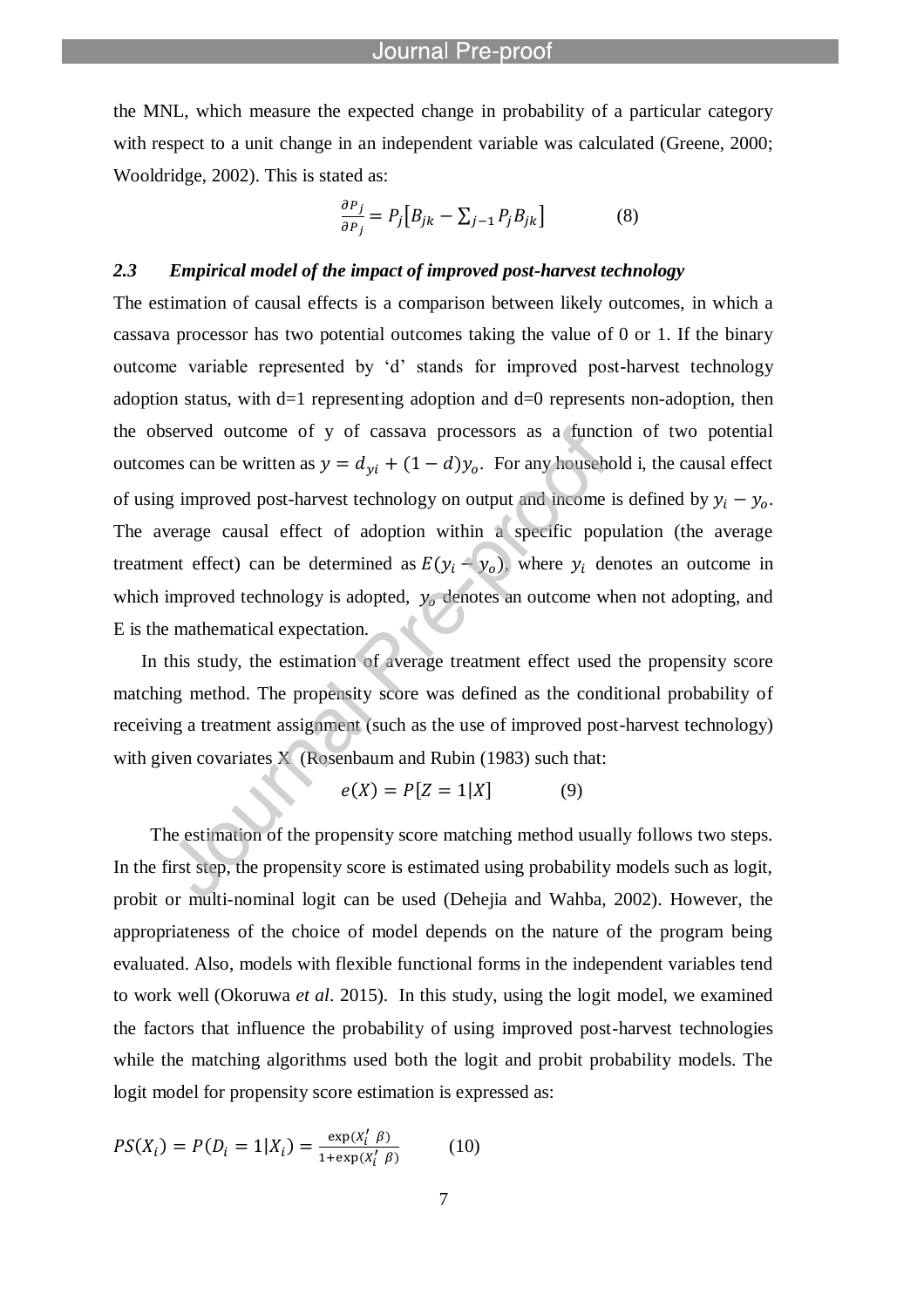Following from the estimation of the propensity score, the average treatment effect on the treated was specified as:

l

$$
\tau_{ATT} = E(\tau|D = 1) = E[Y(1)D = 1] - E[Y(0)|D = 1] \quad (11)
$$

By rearranging and subtracting  $E[Y(0)|D = 0]$  from both sides, the specification of the ATT becomes:

$$
E[Y(1)|D = 1] - E[Y(0)|D = 0] = \tau_{ATT} + E[Y(0)|D = 1] - E[Y(0)|D = 0]
$$
\n(12)

The terms in the left hand side are observables and ATT can be identified if and only if  $E[Y(0)|D=1] - E[Y(0)|D=0] = 0$ . That is, when there is no self-selection bias.

The dependent variable for this study is the use of improved post-harvest technology which takes the value of 1 if the cassava starch processor uses improved post-harvest technology and zero otherwise. The covariates include: age, the square of age, gender, the total number of years spent in school, household size, number of income earners in the household, processors' experience, total cost of acquisition of technology, access to credit, and the total quantity of cassava roots purchased. The apriori expectations of these variables are presented in Table 1.

| <b>Variable</b>                | <b>Measurement of the variables</b> | <b>Expected</b><br>sign |
|--------------------------------|-------------------------------------|-------------------------|
| Age                            | In years (continuous)               | $^{+}$                  |
| Age2                           | In years (continuous)               |                         |
| Gender                         | Dummy $(0=male, 1=female)$          | $^{+}$                  |
| Years spent in schooling       | In years (continuous)               | $^{+}$                  |
| Household size                 | In numbers (continuous)             |                         |
| Number of income earners       | In numbers (continuous)             | $^{+}$                  |
| Years of processing experience | In years (continuous)               | $^{+}$                  |
| Cost of acquiring technology   | In naira (continuous)               |                         |
| Access to credit               | Dummy (yes= $1$ , no= $0$ )         | $^{+}$                  |
| Capacity of technology         | In kilogram per hour (continuous)   | $^{+}$                  |

Table 1. Variable measure and a-priori expectations of covariates

# **3.0 Results and discussion**

#### *3.1 Characteristics of cassava starch processors*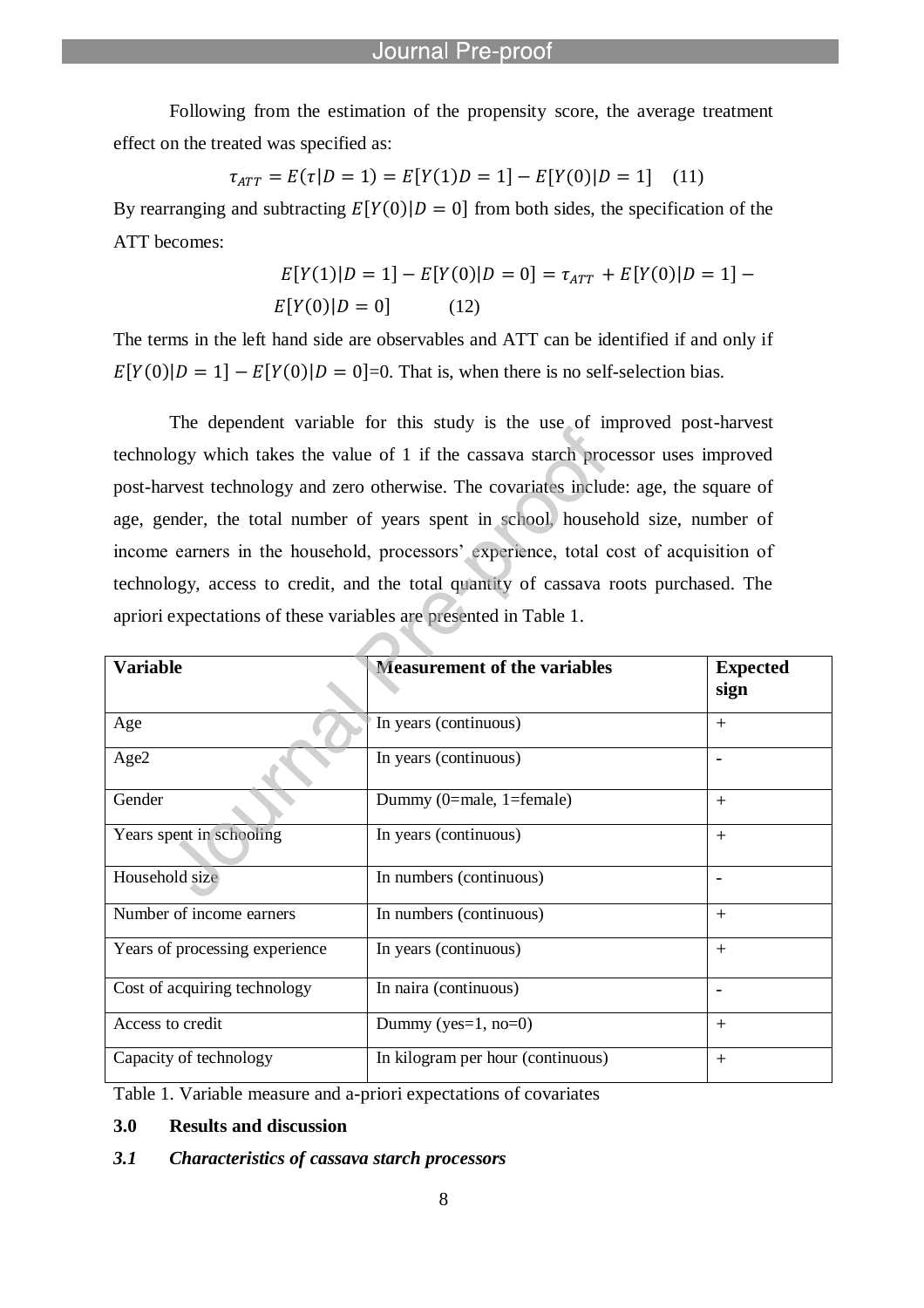l

The summary of socioeconomic characteristics of starch processors is given in Table 2. Female entrepreneur and a small fraction of men (about 31%) mostly dominate the cassava smallholder starch processing industry in Nigeria. The mean age of 48 years indicates the youthful nature of the cassava starch processors which is an added benefit regarding the longevity of the trade and the inclination to innovation adoption. The average total number of years of education was seven years with 17 years of processing experience. The household size for all categories of technology users was six, indicating a high level of labour accessibility. More than half of processors using trad-improved technology had access to credit with the majority belonging to a social group. The capacity of processing machinery for improved post-harvest technology is about three times greater than traditional post-harvest technology.

|                                   | Traditional    | Trad-          | Improved       | Pooled         | $F-$       |
|-----------------------------------|----------------|----------------|----------------|----------------|------------|
|                                   | $(n=157)$      | improved       | $(n=67)$       |                | statistics |
|                                   |                | $(n=346)$      |                |                |            |
| Sex (%)                           |                |                |                |                |            |
| Male                              | 21.7           | 35.3           | 29.8           | 30.9           |            |
| Female                            | 78.3           | 64.7           | 70.2           | 69.1           |            |
| Age (mean)                        | 48             | 48             | 48             | 48             | 0.06       |
| Years of processing experience    | 18             | 16             | 19             | 17             | 3.99**     |
| (mean)                            |                |                |                |                |            |
| Years of education (mean)         | 7              | 7              | 8              | 7              | 0.94       |
| Household size (mean)             | 6              | 6              | 6              | 6              | $4.67***$  |
| Number of income earners (mean)   | $\overline{2}$ | $\overline{2}$ | $\overline{2}$ | $\overline{2}$ | 4.98***    |
| Access to credit $(\% )$          |                |                |                |                |            |
| N <sub>o</sub>                    | 70.1           | 44.8           | 41.8           | 51.4           |            |
| Yes                               | 29.9           | 55.2           | 58.2           | 48.6           |            |
| Belong to a social group $(\%)$   | 29.9           | 57.4           | 12.7           | 65.1           |            |
| Capacity of machines in kg (mean) | 2603.3         | 3281.4         | 6162.9         | 3433.3         | $12.30***$ |

Table 2. Distribution of Socio-Economic Characteristics of Cassava Starch Processors. *Statistical significance levels: \*\*\* 1%; \*\*5%*

The budgetary technique was used to obtain information on profitability among the different post-harvest technologies. In estimation of the depreciation cost on fixed assets, we employed the straight-line method. For simple assets such as cutlasses, knives, bowls etc. a useful life of two years and salvage value of zero Naira (N0.00) was assumed, however, in line with existing literature (Oluka, 2000), the useful life of 10 years and a salvage value of 5% was assumed for more massive and large processing assets. As presented in Table 3, the total variable cost took the most significant share of the total value ranging from 79.6% to 87.0% across the various post-harvest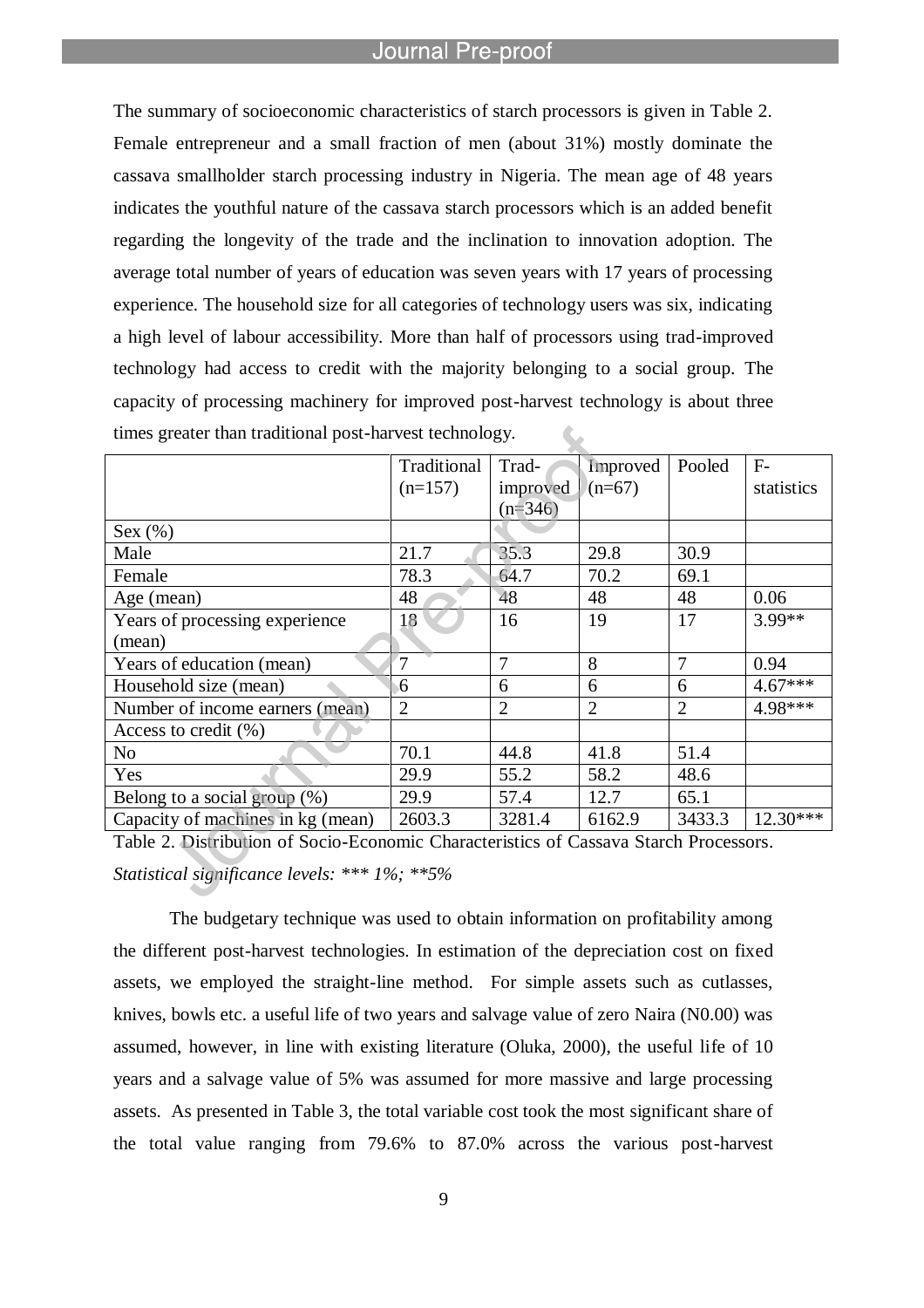technologies. The total revenue, total cost, gross margin and net profit significantly differ amongst the three categories of post-harvest technologies. In addition, the benefitcost ratio (BCR) indicate that the use of improved post-harvest technologies is more economically attractive than the other groups.

l

| <b>Items</b>                                  | <b>Traditional PHT</b> |       | <b>Trad-improved</b> |       | <b>Improved PHT</b> |       | <b>F-statistics</b> |
|-----------------------------------------------|------------------------|-------|----------------------|-------|---------------------|-------|---------------------|
| Quantity of<br>cassava starch                 | 519                    |       | 1018.9               |       | 2723.9              |       |                     |
| Price of cassava<br>starch/ko                 | 300                    |       | 300                  |       | 300                 |       |                     |
| Total revenue                                 | 155700                 |       | 305670               |       | 817170              |       | 56.22***            |
| Variable cost                                 |                        | %VC   |                      | %VC   |                     | %VC   |                     |
| Cost of cassava                               | 26740.29               | 49.3  | 19308.54             | 37.84 | 23824.35            | 23.73 |                     |
| Cost of loading<br>and off-loading            | 10934.6                | 20.1  | 4357.6               | 8.54  | 5998.53             | 5.98  |                     |
| $\overline{\text{Cost of}}$<br>transportation | 4087.90                | 7.54  | 2597.38              | 5.09  | 4477.94             | 4.46  |                     |
| Cost of Water                                 | 2560.03                | 4.72  | 814.87               | 1.60  | 2536.77             | 2.53  |                     |
| Cost of labour                                | 3349.80                | 6.18  | 3569.35              | 6.99  | 9133.07             | 9.10  |                     |
| Cost of energy<br>(fuel/electricity)          | 520.29                 | 0.96  | 1581.49              | 3.10  | 3487.11             | 3.47  |                     |
| Maintenance                                   | 6035.90                | 11.13 | 18801.00             | 36.84 | 50923.71            | 50.73 |                     |
| <b>Total variable</b><br>$cost(TVC)$ $(B)$    | 54228.88               |       | 51030.23             |       | 100381.48           |       |                     |
| Depreciation cost<br>on fixed assets          | 8100.58                |       | 11992.7              |       | 25319.66            |       |                     |
| Total cost $(B+C)$                            | 62329.46               |       | 63022.93             |       | 125701.14           |       | $137.23***$         |
| % of TVC to<br>total cost                     | 87.0                   |       | 81.0                 |       | 79.6                |       |                     |
| % of TFC to total<br>cost                     | $-13.0$                |       | 19.0                 |       | 20.1                |       |                     |
| <b>Gross Margin</b>                           | 101471.12              |       | 254369.77            |       | 716788.4            |       | 97.32***            |
| Net profit                                    | 93370.54               |       | 242377.07            |       | 691468.86           |       | $129.63***$         |
| <b>BCR</b>                                    | 1.50                   |       | 3.85                 |       | 5.50                |       |                     |

Table 3. Comparative Costs and Returns Structure (Naira) profitability analysis of PHT

\*\*\* *Statistical significance at 1% level; VC= variable cost*

# *3.2 Determinants of choice of post-harvest technologies.*

The factors influencing the choice of post-harvest technologies used by the processors were identified using the MNL model. The effect of coefficients was estimated with respect to the traditional post-harvest technology category, as the reference group (Table 4). The explanatory variables possessed a Chi-squared value of 264.76. This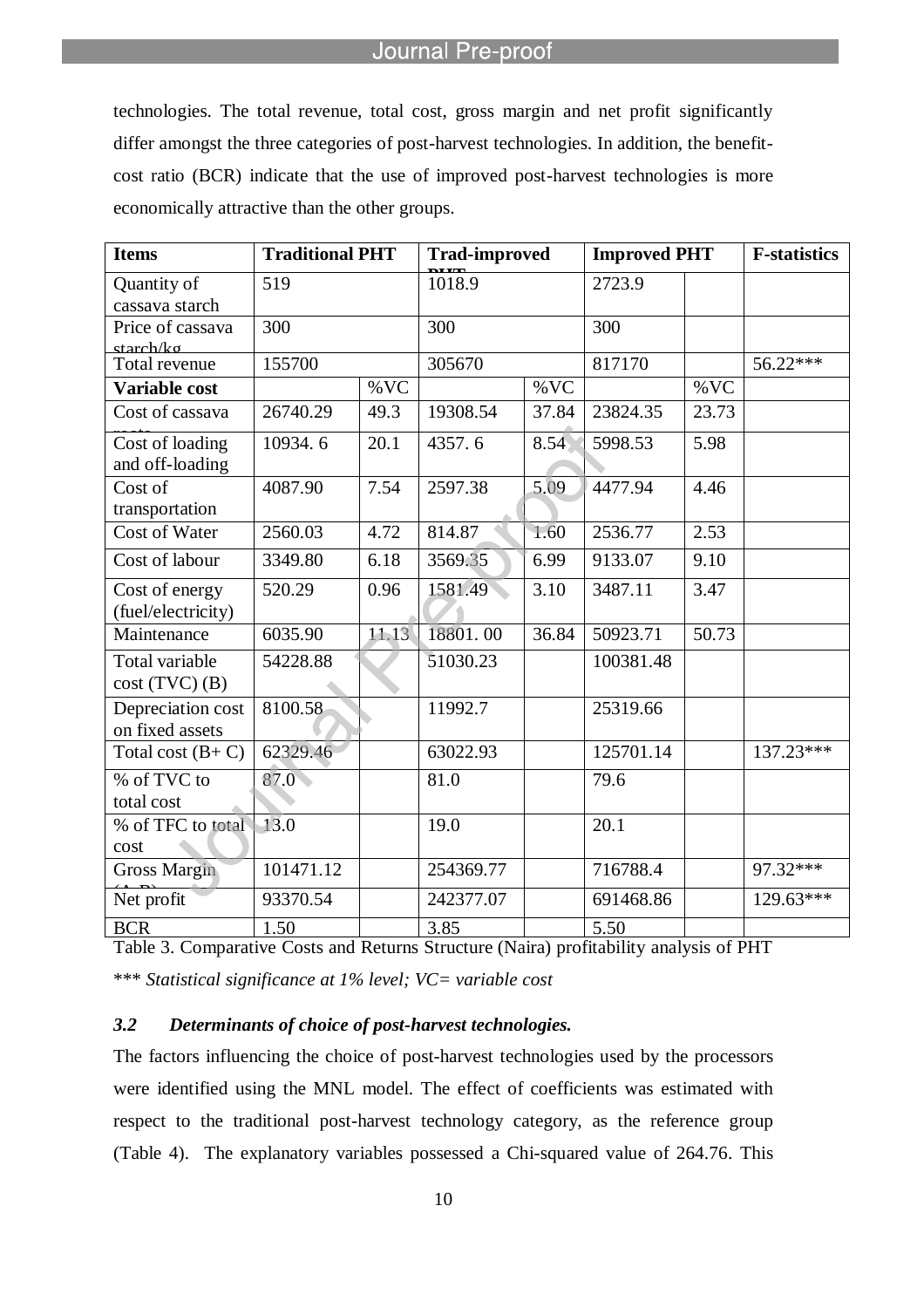l

connoted that the approximated model was very significant at 1% level with a log likelihood of -386.2. This indicated a well-fitted model. As it is more convenient to interpret the marginal effects on individual expectations (Nguyen‐Van *et al*. 2016), the marginal effects from the MNL model, which shows the actual magnitude of the change of probabilities among variables were presented.

Sex of the cassava starch processor which is a dummy variable had a significant but negative effect on the choice of trad-improved post-harvest technology relative to the reference group. Although the response of processors to this change is inelastic, the marginal effect implies that an increase in the number of female cassava starch processors would increase the probability of choosing the reference group by 10.5%. Generally, processing of cassava is usually done by women using traditional technology, and this fact may predispose them to accept conventional post-harvest technologies over other categories. Also, Jera and Ajayi (2008) and Kassie *et al.* (2012) noted that women may not adopt new technologies like their male counterparts as a result of differences in their earnings as well as cultural factors. Also, a unit increase in the household size of processors would lead to 2.0% increase in the choice of tradimproved post-harvest technology relative to traditional post-harvest technology (which is more labour intensive), respectively. The response of processors to such increase is however inelastic.

In the case of the choice of improved post-harvest technology, a year increase in the processing experience of cassava starch processors and a unit increase in income from processing activities would cause 0.3% and 0.0001% increase in the probability of choosing improved post-harvest technology relative to the reference group. While processors response was elastic to increase in processing experience, it was inelastic to a change in income from processing activities. Moreover, a kilogram per hour increase in the capacity of post-harvest technologies would lead to 3.2% increase in the probability of using improved post-harvest technology. Increase in the capacity of technology, observed as the volume of cassava roots a technology can take, would lead to more output (quantity of cassava starch produced). The importance of this change was further buttressed by the elastic response of processors to such increase.

| <b>Variable</b>          | Coefficient | Std. error   P-value   Marginal | effect | <b>Elasticity</b> |
|--------------------------|-------------|---------------------------------|--------|-------------------|
| <b>Trad-improved PHT</b> |             |                                 |        |                   |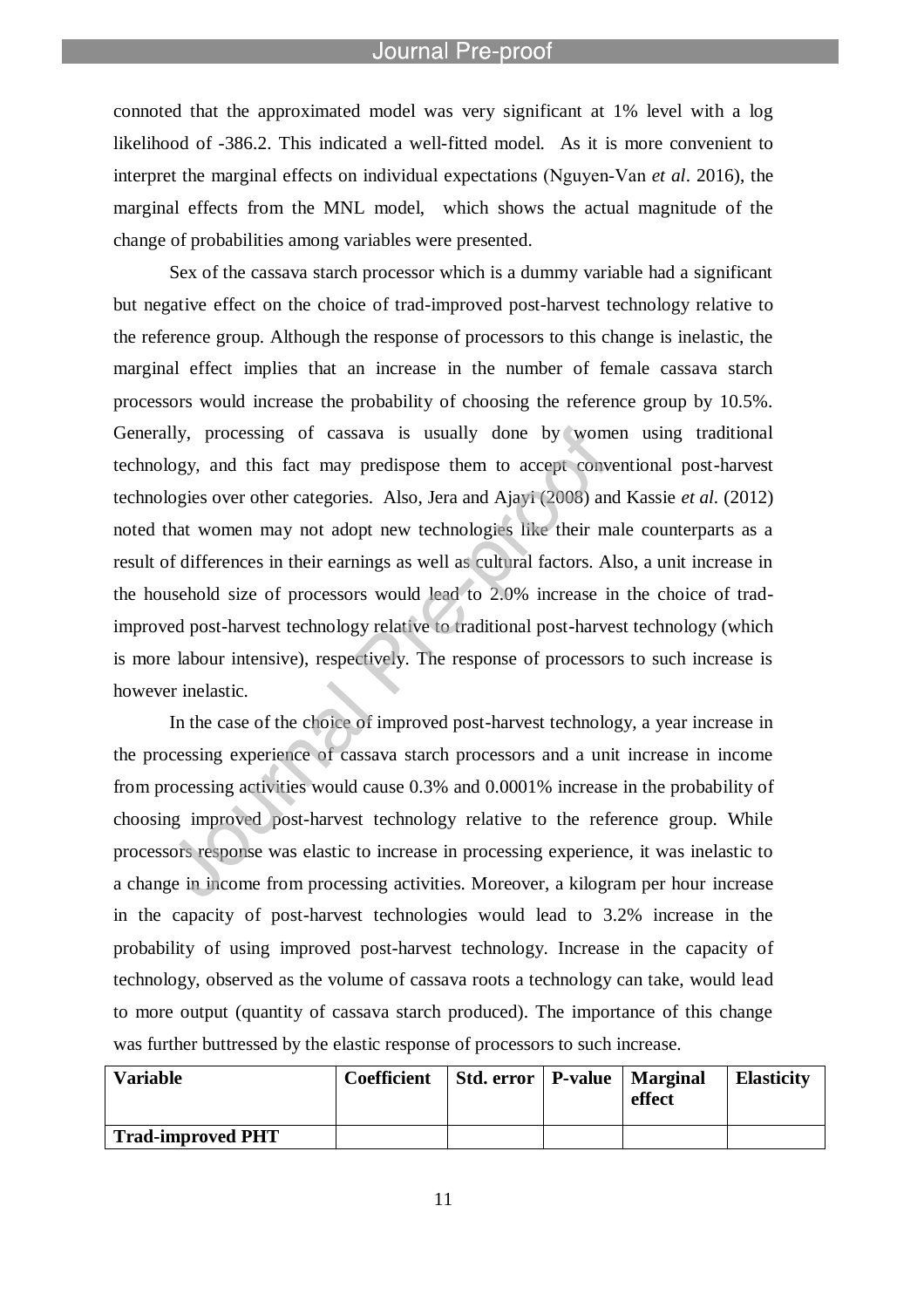l

| Age                        | $-0.781$   | 0.01       | 0.43      | $-0.013$   | $-0.855$  |
|----------------------------|------------|------------|-----------|------------|-----------|
| Age <sup>2</sup>           | 0.458      | 0.602      | 0.45      | 0.078      | 1.654     |
| <b>Sex</b>                 | $-0.479$   | 0.265      | $0.07*$   | $-0.105$   | $-0.108$  |
| Processing experience      | $-0.015$   | 0.014      | 0.30      | $-0.005$   | $-0.125$  |
| Years of education         | 0.008      | 0.027      | 0.78      | $-0.002$   | $-0.002$  |
| Household size             | 0.093      | 0.054      | $0.08*$   | 0.020      | 0.173     |
| Cost of PHT                | $-1.062$   | 0.133      | $0.00***$ | $-0.124$   | $-2.109$  |
| Capacity of PHT            | 0.38       | 0.238      | 0.11      | 0.043      | 0.492     |
| Income from processing     | $0.344e-5$ | $0.282e-5$ | 0.22      | $0.153e-6$ | 0.016     |
| Access to credit           | 0.951      | 0.238      | $0.00**$  | 0.167      | 0.115     |
| Constant                   | 7.091      | 4.723      | 0.133     |            |           |
| <b>Improved PHT</b>        |            |            |           |            |           |
| Age                        | $-0.092$   | 0.142      | 0.52      | $-0.002$   | $-1.527$  |
| $A\overline{ge^2P}$        | 0.416      | 0.847      | 0.62      | 0.004      | 1.054     |
| <b>Sex</b>                 | 0.295      | 0.439      | 0.50      | 0.031      | 0.426     |
| Processing experience      | 0.056      | 0.022      | $0.01**$  | 0.003      | 1.078     |
| Years of education         | 0.045      | 0.04       | 0.27      | 0.002      | 0.262     |
| Household size             | $-0.018$   | 0.082      | 0.82      | $-0.005$   | $-0.510$  |
| Cost of PHT                | $-2.446$   | 0.424      | $0.00***$ | $-0.086$   | $-18.862$ |
| Capacity of PHT            | 0.899      | 0.315      | $0.00***$ | 0.032      | 4.673     |
| Income from processing     | $0.142e-4$ | $0.312e-5$ | $0.00***$ | $0.611e-6$ | 0.701     |
| Access to credit           | 0.724      | 0.371      | $0.05**$  | 0.001      | 0.006     |
| Constant                   | 16.479     | 7.768      | 0.03      |            |           |
| Number of observations     | 570        |            |           |            |           |
| Log likelihood             | $-386.2$   |            |           |            |           |
| LR chi <sup>2</sup> $(20)$ | 264.76     |            |           |            |           |
| Pseudo $R^2$               | $0.255***$ |            |           |            |           |

Table 4. Parameter Estimates of Choice of Post-Harvest Technologies.

*Statistical significance levels: \*\*\*1%; \*\*5%; \*10%*

Furthermore, the marginal impacts of the cost of acquiring technology which significantly affects both the choice of trad-improved and improved post-harvest technology suggest that a 1% increase in the cost of acquiring technology will decrease processors probability of choosing these two categories relative to the reference group. The responses of processors to this changes were observed to be highly elastic when evaluated at the mean values of the independent variable. Similarly, a unit increase in access to credit of cassava starch processors increases the probability of choosing tradimproved post-harvest technology by 16.7% and improved post-harvest technology by 1.0%. However, the partial elasticity of response of processors to these change was inelastic across the categories.

# *3.3 Impact of Improved Post-Harvest Technology use*

The logit regression estimations of the propensity score adoption equation are shown in Table 5. By employing the binary logit regression model, the essential variables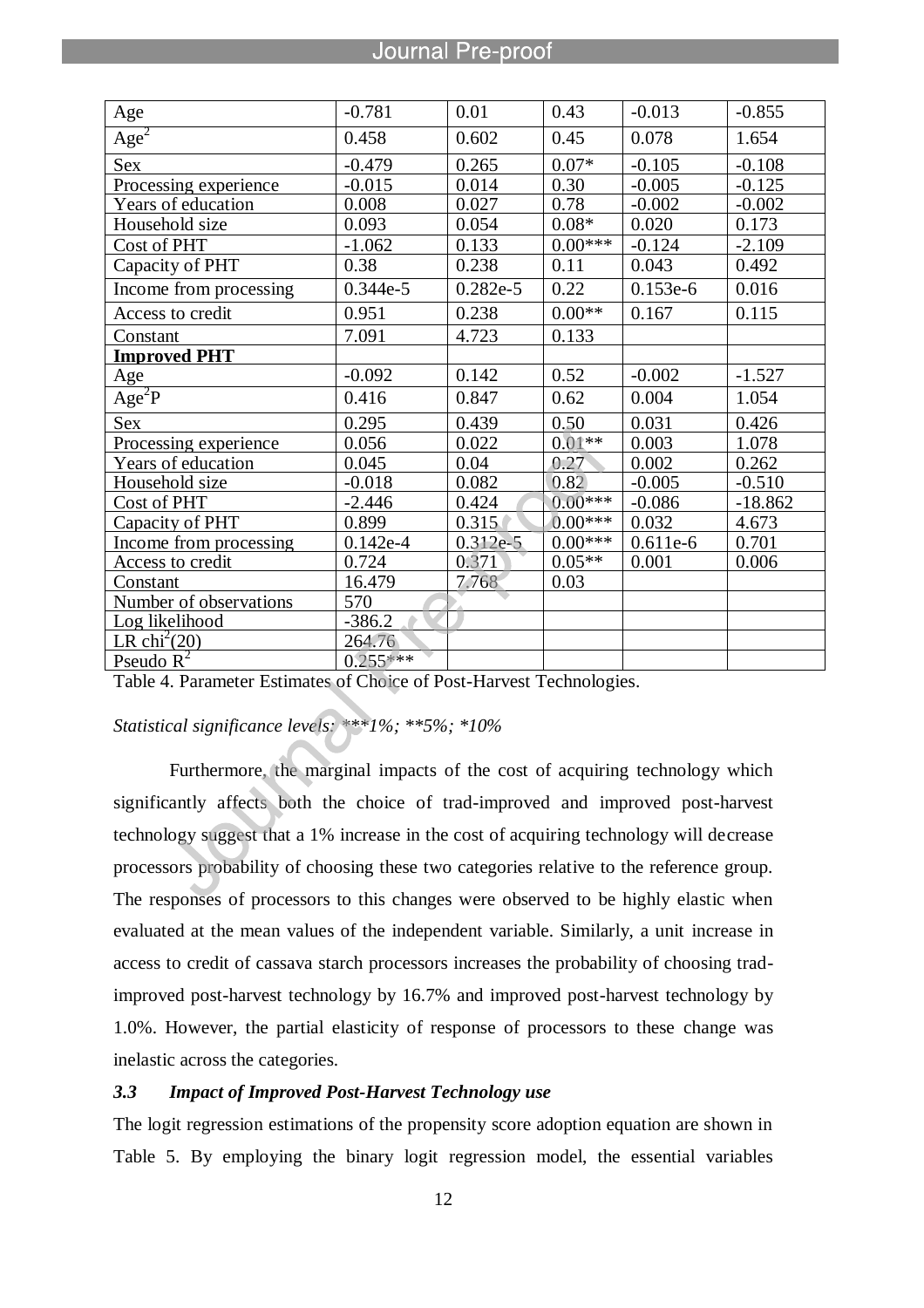l

explaining the decision to use improved post-harvest technology were identified. The pseudo  $\mathbb{R}^2$  value of 0.16 correctly predicts 65.67% of users of improved post-harvest technology and 77.53% non-users. Correct predictions were greater for non-users than users. The likelihood ratio test of the hypothesis that the coefficients of all the explanatory variables are zero has a Chi-square value of 63.97 with 11 degrees of freedom, suggesting that the estimated model is significant.

| <b>Variables</b>                     | Coefficient    | <b>P-value</b> | <b>Marginal effect</b> |
|--------------------------------------|----------------|----------------|------------------------|
| Age                                  | $-0.070(0.10)$ | 0.50           | 0.004                  |
| Age2                                 | 0.513(0.61)    | 0.40           | $-0.030$               |
| Gender (male=0, female=1)            | 0.244(0.31)    | 0.43           | 0.014                  |
| Years of education                   | 0.042(0.03)    | 0.17           | 0.002                  |
| Household size                       | 0.090(0.07)    | 0.18           | 0.005                  |
| Number of income earners             | $-0.508(0.18)$ | $0.00***$      | $-0.029$               |
| Years of processing experience       | 0.051(0.02)    | $0.00***$      | 0.003                  |
| Cost of acquiring technology         | $-1.524(0.36)$ | $0.00***$      | $-0.088$               |
| Access to credit $(1 = yes, 0 = no)$ | 0.190(0.31)    | 0.54           | 0.011                  |
| Membership in social group           | 0.208(0.34)    | 0.54           | 0.012                  |
| Capacity of technology (kg/hr)       | 0.639(0.22)    | $0.00***$      | 0.037                  |
| Chi2(10)                             | $63.97***$     |                |                        |
| Log likelihood                       | $-174.36$      |                |                        |
| Pseudo R <sub>2</sub>                | 0.16           |                |                        |
| Non-users correctly predicted        | 65.67          |                |                        |
| Users correctly predicted            | 77.53          |                |                        |

Table 5. Parameter estimates of propensity to use improved post-harvest technology.*\*\*\* Significance at 1% level; standard error in parentheses*

The result shows that the years of processing experience and capacity of technology covariates, both had a positive and significant influence on the decision to use improved technology at 1% level while the number of income earners and cost of acquiring technology exert negative but significant influence, also at 1% level.

After estimating the propensity scores, the quality of the matching process was assessed by checking if the common support condition was satisfied. Figure 2 (see supplementary material) shows substantial overlap in the distribution of the propensity scores for the two groups as neither plot indicates too much probability mass near 0 or 1.

Since balancing the distribution of relevant variables between non-users and users of improved post-harvest technology is the main reason for propensity score estimation (Menale *et al*. 2011; Okoruwa *et al.*2015), covariate balancing test was done and presented in Table 6.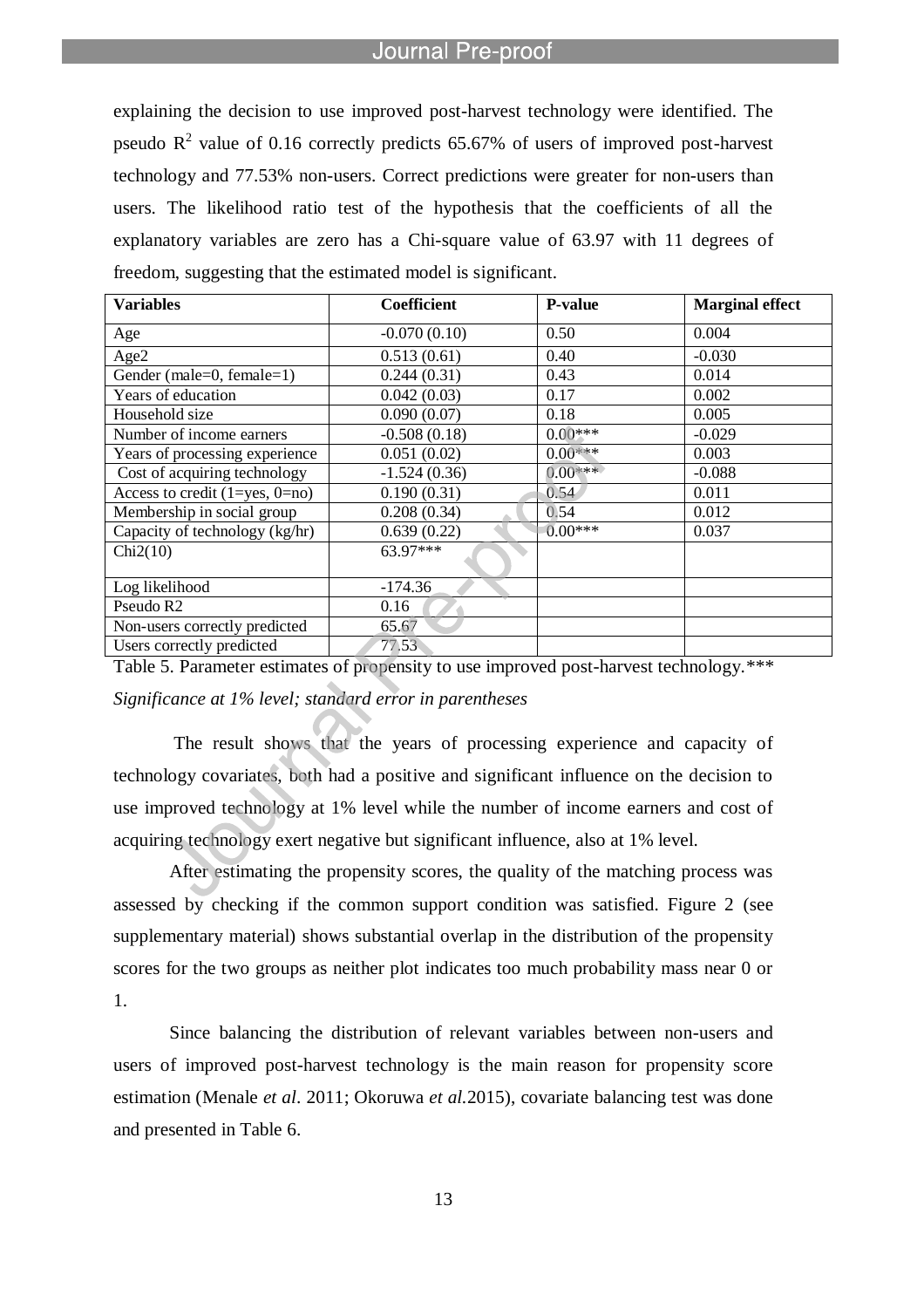l

| <b>Matching</b><br>algorithm | <b>Model</b><br>type | <b>Pseudo</b><br>$R^2$ before<br>matching | <b>Pseudo</b> $\mathbb{R}^2$<br>after<br>matching | LR $X^2(p-$<br>value)<br>before<br>matching | $X^2(p-$<br><b>LR</b><br>value) after<br>matching | <b>Mean</b><br>standardized<br>bias<br>before<br>matching | <b>Mean</b><br>standardized<br>after<br>bias<br>matching |
|------------------------------|----------------------|-------------------------------------------|---------------------------------------------------|---------------------------------------------|---------------------------------------------------|-----------------------------------------------------------|----------------------------------------------------------|
| $NNM^a$                      | Logit                | 0.074                                     | 0.004                                             | $30.50(p=0.$<br>00)                         | $0.64(p=1.00)$                                    | 12.5                                                      | 3.9                                                      |
|                              | Probit               | 0.074                                     | 0.004                                             | $30.50(p=0.$<br>(00)                        | $0.68(p=1.00)$                                    | 12.5                                                      | 4.1                                                      |
| NNM <sup>b</sup>             | Logit                | 0.074                                     | 0.008                                             | $30.50(p=0.$<br>00)                         | $1.41(p=0.99)$                                    | 12.5                                                      | 5.4                                                      |
|                              | Probit               | 0.074                                     | 0.003                                             | $30.50(p=0.$<br>(00)                        | $0.56(p=1.00)$                                    | 12.5                                                      | 4.8                                                      |
| KBM <sup>c</sup>             | Logit                | 0.074                                     | 0.009                                             | $\overline{30.50}$ (p=0.<br>(00)            | $1.54(p=0.99)$                                    | 12.5                                                      | $\overline{3.7}$                                         |
|                              | Probit               | 0.074                                     | 0.009                                             | $30.50(p=0.$<br>00)                         | $1.58(p=0.99)$                                    | 12.5                                                      | $\overline{3.9}$                                         |
| KBM <sup>d</sup>             | Logit                | 0.074                                     | 0.002                                             | $30.50(p=0.$<br>00)                         | $0.33(p=1.00)$                                    | 12.5                                                      | 2.5                                                      |
|                              | Probit               | 0.074                                     | 0.002                                             | $30.50(p=0.$<br>00)                         | $0.41(p=1.00)$                                    | 12.5                                                      | 2.5                                                      |
| KBM <sup>e</sup>             | Logit                | 0.074                                     | 0.004                                             | $30.50(p=0.$<br>00)                         | $0.69(p=1.00)$                                    | 12.5                                                      | 2.9                                                      |
|                              | Probit               | 0.074                                     | 0.002                                             | $30.50(p=0.$<br>00)                         | $0.32(p=1.00)$                                    | 12.5                                                      | 1.6                                                      |
| RM <sup>f</sup>              | Logit                | 0.074                                     | 0.003                                             | $30.50(p=0.$<br>00)                         | $0.62(p=1.00)$                                    | 12.5                                                      | 2.8                                                      |
|                              | Probit               | 0.074                                     | 0.003                                             | $30.50(p=0.$<br>(00)                        | $0.54(p=1.00)$                                    | 12.5                                                      | 2.3                                                      |

Table 6. Matching quality indicator before and after matching.

*<sup>a</sup>NNM = five nearest neighbor matching with replacement and common support*

*<sup>b</sup>NNM = five nearest neighbor matching with replacement, caliper 0.02 and common support.*

*<sup>c</sup>KBM = kernel based matching with bandwidth 0.1 and common support.*

*<sup>d</sup>KBM = kernel based matching with bandwidth 0.06 and common support.*

*<sup>e</sup>KBM = kernel based matching with bandwidth 0.03 and common support.*

*<sup>f</sup>RM = radius matching with caliper 0.02 and common support.*

The test revealed the mean standardized bias before matching which was about 12.5% reduces to 1.6 -5.4% after matching. The likelihood tests prior to matching were all significant at 1% level, showing that the joint significance of the covariates was accepted. Further, the pseudo- $R^2$  after matching was fairly low with none of the pvalues being significantly different from zero. This suggests that the propensity score is successful in terms of equilibrating the distribution of covariates between the two groups (Sianesi, 2004).

The report of the impact of the use of improved post-harvest technology on outcome variables, i.e., total output (measured in kilogram) and income (measured in naira) of cassava starch processors, are reported in Table 7. Estimators used were based on five nearest neighbours with replacement, the Epanechnikov kernel estimator with a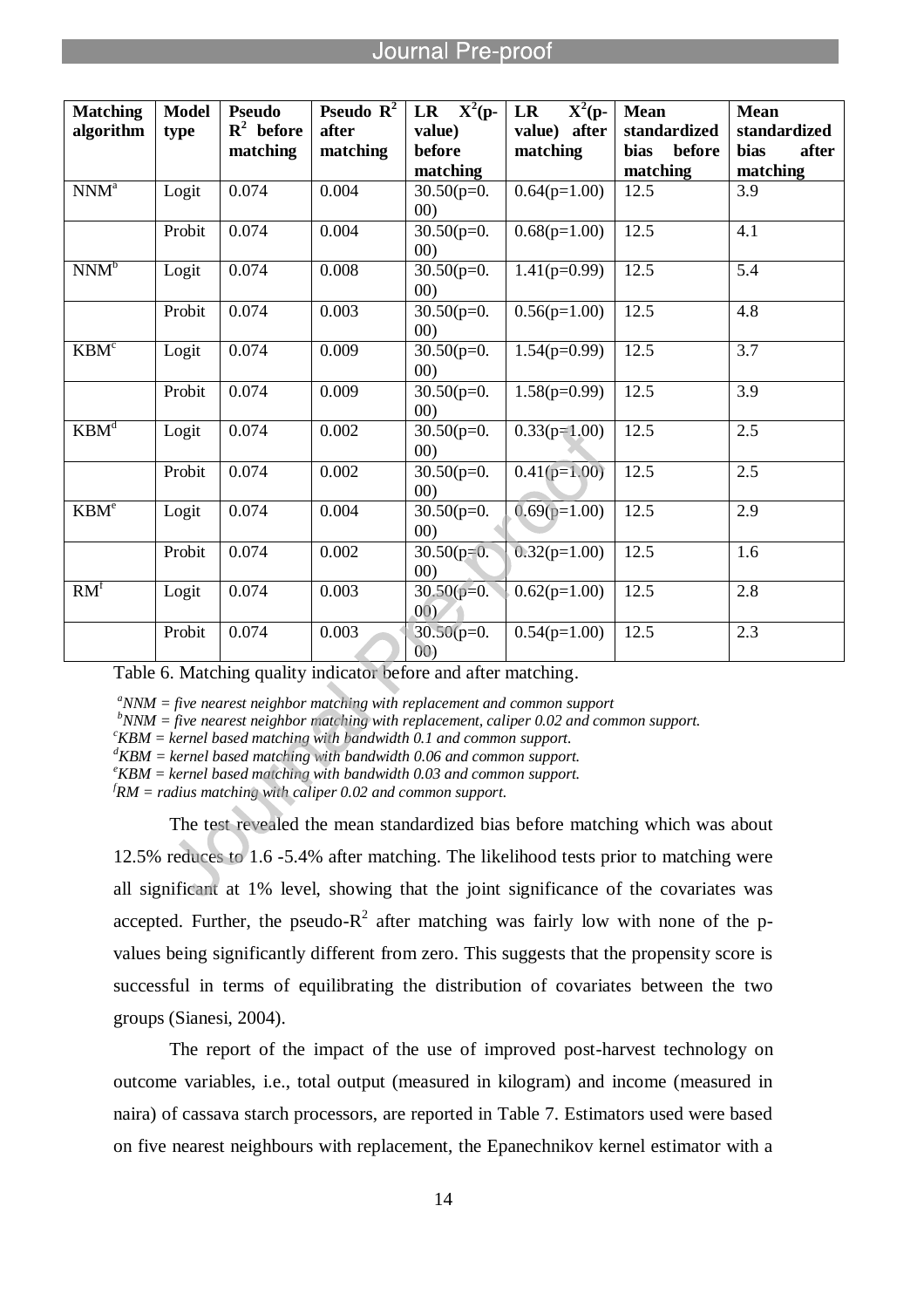l

bandwidth of 0.06 and the radius matching estimator with a caliper of 0.02. Although the matching algorithms were based on two probability models (probit and logit), the result from the probit model was chosen for lead discussion as all the matching algorithms were more significant. As seen from Table 7, the use of improve postharvest technology had a positive and significant impact on the total output and income of cassava starch processors. That is, the production of cassava starch processors when they use improved technology increases by approximately 463kg while net income of cassava starch processors increases within a range of  $\mathbb{N}138$ , 454.5 (\$453.21) and  $\mathbb{N}138$ , 738.5(\$454.14) per month. This finding is in agreement with past studies such as Okoruwa *et al*. (2015); and Afolami *et al.* (2015); amongst others that showed that adoption of improved agricultural technologies had positive impacts on welfare.

| <b>Matching</b><br>algorithm | <b>Outcome</b> | <b>ATT</b>          |                     | bias  | <b>Critical level of hidden</b> |  |
|------------------------------|----------------|---------------------|---------------------|-------|---------------------------------|--|
|                              |                | Logit               | Probit              | Logit | Probit                          |  |
| NNM <sup>a</sup>             | Total output   | $462.5(1.28)$ *     | $462.5(2.99)$ ***   | 1.4   | 2.3                             |  |
|                              | Net income     | 138738.5 (1.28) *   | 138738.5(2.99) ***  | 1.4   | 2.3                             |  |
| KBM <sup>d</sup>             | Total output   | 462.5 $(2.18)$ **   | $461.5(2.23)$ **    | 1.0   | 1.1                             |  |
|                              | Net income     | $138738.5(2.18)$ ** | $138454.5(2.23)$ ** | 1.0   | 1.1                             |  |
| RM <sup>f</sup>              | Total output   | $462.5(2.16)$ **    | 462.5 $(2.16)$ **   | 1.2   | 1.2                             |  |
|                              | Net income     | $137910.4(2.16)$ ** | $138738.5(2.16)$ ** | 1.2   | 1.2                             |  |

Table 7. Impact estimates of improved post-harvest technology use on smallholders' total starch output and net income. *\*\*\*significance at 1%, \*\*significance at 5% and \* significance at 10%*

At the time of the study, the amount in Naira were converted to a dollar equivalent using a bank exchange rate of N324.24 to one US\$.

A sensitivity analysis was further carried out for the presence of hidden bias using the Rosenbaum bounds (rbounds test). The result of the test as shown in Table 7 reveals how hidden biases may distort interpretations about treatment effects but does not show if and when biases are present or what scales are possible. The Rosenbaum sensitivity analysis results show that the critical level of hidden bias range between  $T=1.0 - 2.3$ ; where T is the critical level when the question of a positive impact of improved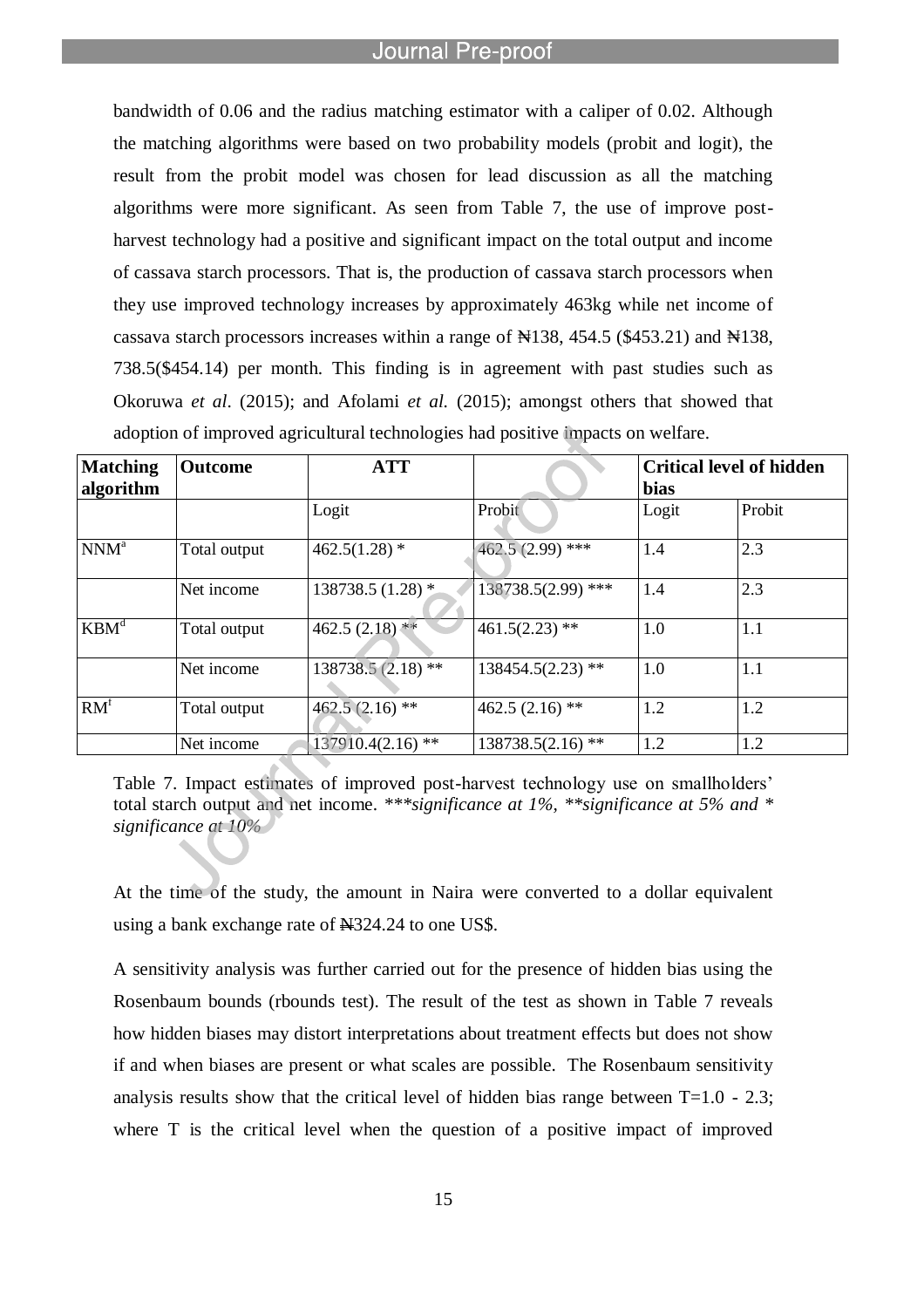l

technology on output and income of cassava processors can be queried. This denotes the fact that individuals with the exact covariates differ in their odds of acceptance and adoption by a factor of 50-70%, the impact of the adoption effect on the outcome variables may come into question. Thus, it can be inferred that the ATT is not sensitive to unobserved selection bias and are a pure effect of using improved post-harvest technology.

#### **4.0 Conclusion**

Cassava starch processors in the study area were mostly female. The type of postharvest technology commonly used was the trad-improved post-harvest technology which combines traditional techniques with some improved post-harvest technology. Cost of post-harvest technology and access to credit were some of the factors that determine the choice of post-harvest technologies in Nigeria. Accordingly, efforts must be made to encourage the development of affordable technologies especially to poor rural dwellers about 90 percent of who depend on agriculture for their livelihoods. Also, this study recommends policies targeted at provision of credits that are affordable and easily accessible by cassava starch processors in order for them to procure the more expensive technologies.. Sex of cassava starch processor also determines the choice of post-harvest technologies. Therefore, there is a need to empower women to enable them to have access to improved techniques. Although the use of improved post-harvest technologies for processing cassava is associated with high variable costs, the benefits embedded in its use is far higher than the costs. As shown by the impact analysis result, a change from the use of either traditional post-harvest technology or trad-improved post-harvest technology to the improved post-harvest technology is highly beneficial. Using improved post-harvest technology will help improve the quality of cassava products and possibly place cassava in Nigeria on the World market. Investments in improved post-harvest technologies, increase small-holders" income, increase output and also improve food availability in Nigeria.

# **Declaration of interest**

none

#### **Acknowledgments**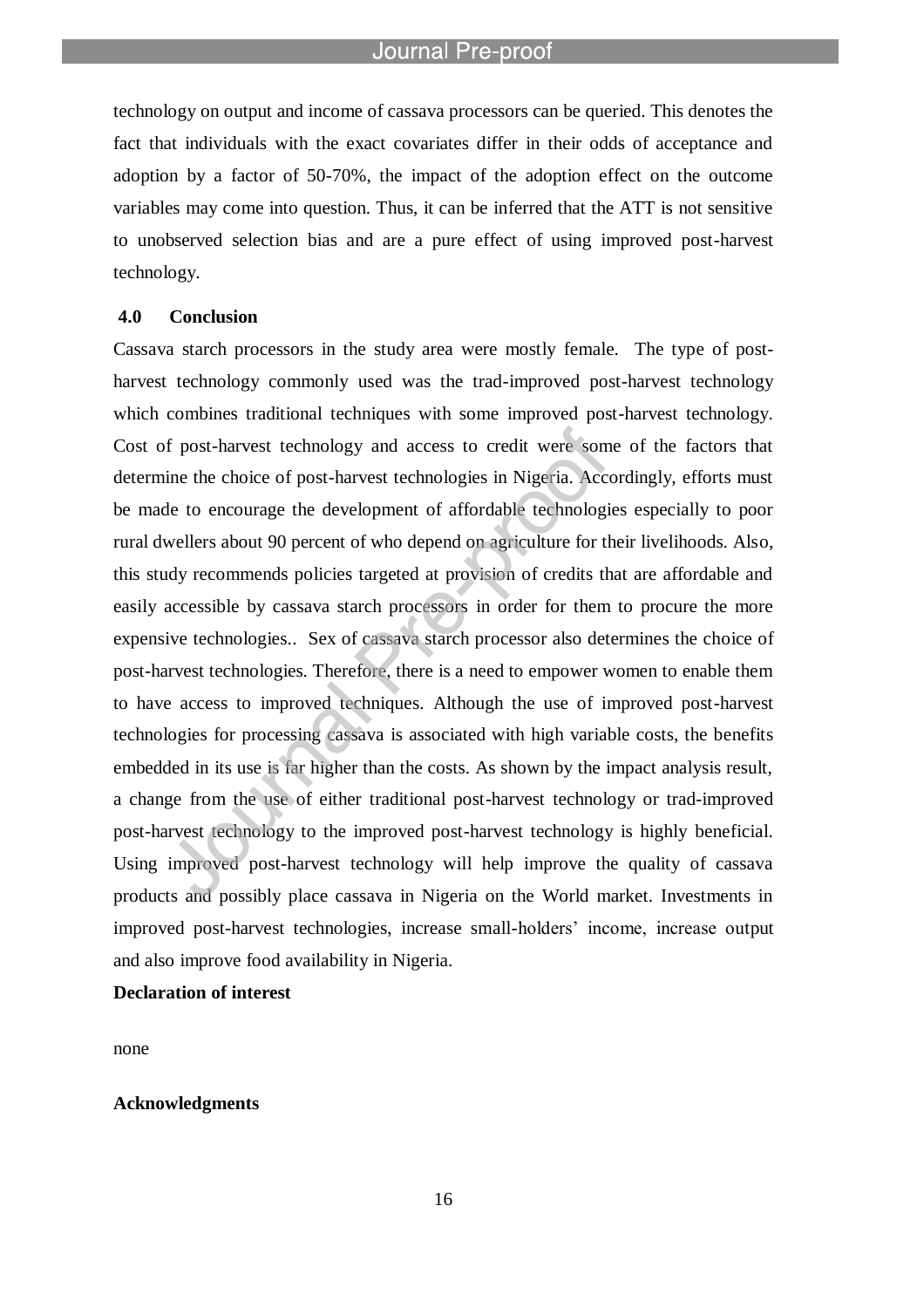l

The study is an output of the Economics of post-harvest technologies Workpackage of the BiomassWeb Project funded by the German Federal Ministry for Education and Research (BMBF) and the Deutsche Gesellschaft für Internationale Zusammenarbeit (GIZ) GmbH. The Research Fellowship offered by the International Institute of Tropical Agriculture, Ibadan, Nigeria to the first author is gratefully acknowledged. The research is supported by CGIAR Program on Humidtropics and the Roots, Tubers and Bananas (RTB).

# **References.**

- Abdoulaye T, Abass A, Maziya-Dixon B, Tarawali G, Okechukwu R, Rusike J, Alene A, Manyong V and Ayedun B (2014) Awareness and adoption of improved cassava varieties and processing technologies in Nigeria. *Journal of Development and Agricultural Economics* 6(2): 67-75.
- Adejumo OA, Ojoko EA and Yusuf SA (2014) Factors influencing choice of pesticides used by grain farmers in Southwest Nigeria. *Journal of Biology Agriculture and Healthcare*, 4 (28): 31-38.
- Afolami CA, Obayelu AE and Vaughan II (2015) Welfare impact of adoption of improved cassava varieties by rural households in South Western Nigeria. *Agricultural and Food Economics* 3(1):18 doi:10.1186/s40100-015-0037- 2
- Acheampong PP, Owusu V and Gyiele KN (2013) Farmers" preferences for cassava variety traits: empirical evidence from Ghana. *Contributed paper prepared for presentation at the Fourth International Conference of the African Association of Agricultural Economists (4th ICAAAE) 22-25th September, 2013*. Hammamet, Tunisia.
- Adetunji A, Isadare D, Akinluwade K. and Adewoye O (2015) "Waste-to-Wealth Applications of Cassava–A Review Study of Industrial and Agricultural Applications". *Advances in Research* 4(4): 212–229.
- Bayard B., Jolly M. C. and Shannon A. D (2006) The adoption and management of soil conservation practices in Haiti: the case of rock walls. *Agricultural Economic Review* 7(2): 29-39
- Beaudry P, Doms M and Lewis E (2006) "Endogenous Skill Bias in Technology Adoption: City-Level Evidence from the IT Revolution". available at:http://doi.org/10.3386/w12521.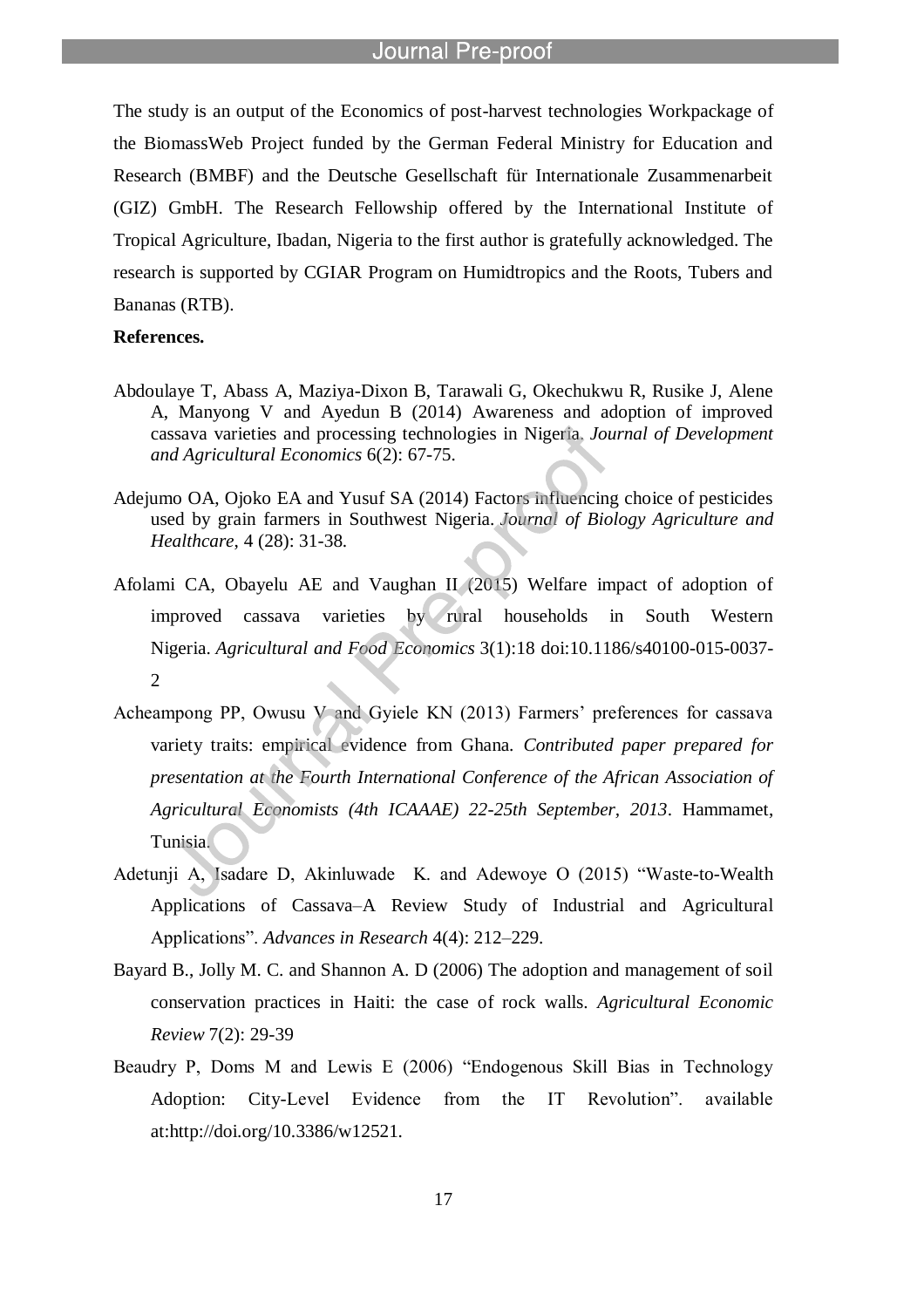Boniphace NS, Fengying N and Chen F (2015) An analysis of smallholder farmers' socio-economic determinants for inputs use: a case of major rice producing regions in Tanzania. *Russian Journal of Agricultural and Socio-Economic Sciences* 2(38): 41-55

l

- Bourguignon F, Fournier M and Gurgand, M (2007) Selection bias corrections based on the multinomial logit model: Monte Carlo comparisons. *Journal of Economic Surveys* 21(1): 174-205.
- Dehejia RH and Wahba S (2002) Propensity score matching methods for nonexperimental causal studies. *The Review of Economics and Statistics* 84(1): 151-161.
- Greene WH (2000) *Econometric analysis*. Fourth edition. Prentice Hall, New Jersey.
- Jaffe AB, Newell RG and Stavins, RN (2003) Technological change and the environment. *Handbook of Environmental Economics* 1:461-516.
- Jera R and Ajayi OC (2008) Logistic modelling of smallholder livestock farmers' adoption of tree-based fodder technology in Zimbabwe. *Agrekon* 47(3): 379-392.
- Judge GG, Hill RC, Griffiths WE, Lǘtkepohl H and Lee TC (1985) *Theory and practice*  of econometrics. 2<sup>nd</sup> ed. New York: John Wiley and Sons.
- Kassie M, Jaleta M, Shiferaw B, Mmbando F and Muricho G (2012) *Plot and Household-Level Determinants of Sustainable Agricultural Practices in Rural Tanzania.* Environment for Development. Discussion paper series. Retrieved from http://www.rff.org/RFF/Documents/EfD-DP-12-02.pdf
- Kroh M and Eijk C (2003) Utilities, Preferences and Choice. *Paper prepared for the joint sessions of workshops of the ECPR in Edinburgh*, March 2003.
- Mcfadden D (1974) Conditional Logit Analysis of Qualitative Choice Behaviour. Zarembka P., (Eds.), Frontiers in Econometrics, Academic Press, New York. 105-142.
- Menale K, Shiferaw B and Muricho G (2011) Agricultural technology, crop income and poverty alleviation in Uganda. *World Development* 39(10):1784-1795.
- Nguyen-Van P, Poiraud C and To-The N  $(2016)$  Modeling farmers' decisions on tea varieties in Vietnam: a multinomial logit analysis. *Agricultural Economics* 48(3): 291–299
- Nweke FI, Spencer DSC. and Lynam JK (2012)*The Cassava Transformation Africas Best-Kept Secret.* Michigan State University Press, East Lansing.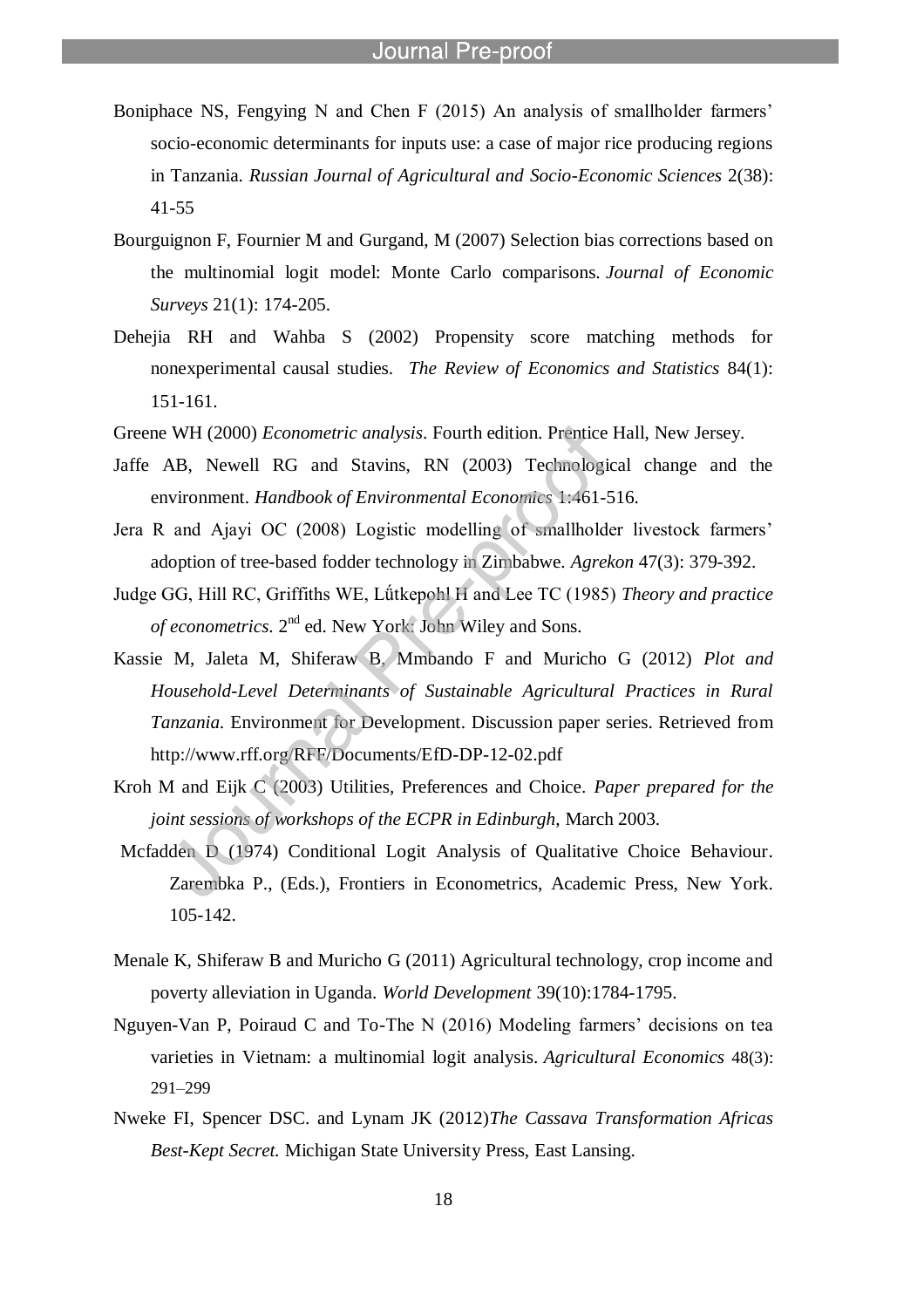Ogundari I, Momodu A, Famurewa A, Akarakiri J and Siyanbola W (2012) Analysis of Sustainable Cassava Biofuel Production in Nigeria. *Energy & Environment* 23(4): 599–618.

l

- Oguntade AE (2013) *Food losses in cassava and maize value chains in Nigeria analysis and recommendations for reduction strategies.* GIZ, Bonn.
- Ojo MA, Nmadu JN, Tanko L and Olaleye RS (2013) Multinomial Logit Analysis of Factors Affecting the Choice of Enterprise Among Small-holder Yam and Cassava Farmers in Niger State, Nigeria. Journal of Agricultural Sciences, 4(1):7-12. doi: 10.1080/09766898.2013.11884695
- Okoruwa VO, Ogheneruemu OE. and Lydia OA (2015) Root and tuber expansion programme and poverty reduction among farmers in Southwest Nigeria. *Journal of Development and Agricultural Economics* 7(10): 332–343. doi:10.5897/jdae2015.0656
- Olayide SO and Heady EO (1982) *Introduction to agricultural production economics.* Ibadan University Press, University of Ibadan, Ibadan, Nigeria.
- Oluka SI (2000) "Costs of tractor ownership under different management systems in Nigeria". *Nigerian Journal of Technology* 19(1):15-28.
- Parkin, M. (1997) *Microeconomics*. 3rd Ed. Updated Edition. The Addison-Wesley Series in Economics. New York:Addison Wesley Longman Inc.
- Rolfe, J., Bennett J., and Louviere J. (2000) Choice modelling and its potential application to tropical rainforest preservation. *Ecological Economics* 35: 289-302.
- Saka, JO and Lawal, BO (2009) Determinants of adoption and productivity of improved rice varieties in southwestern Nigeria. *African Journal of Biotechnology* 8(19): 4923-4932.
- Salganik MJ and Heckathorn DD (2004) Sampling and Estimation in Hidden Populations Using Respondent-Driven Sampling. *Sociological Methodology*  34(1):193–240.
- Sianesi B (2004) An evaluation of the active labour market programmes in Sweden. *The Review of Economics and Statistics* 86(1):133–155.
- Wooldridge JM (2002) Econometric Analysis of Cross Section and Panel Data. Cambridge: MIT Press.